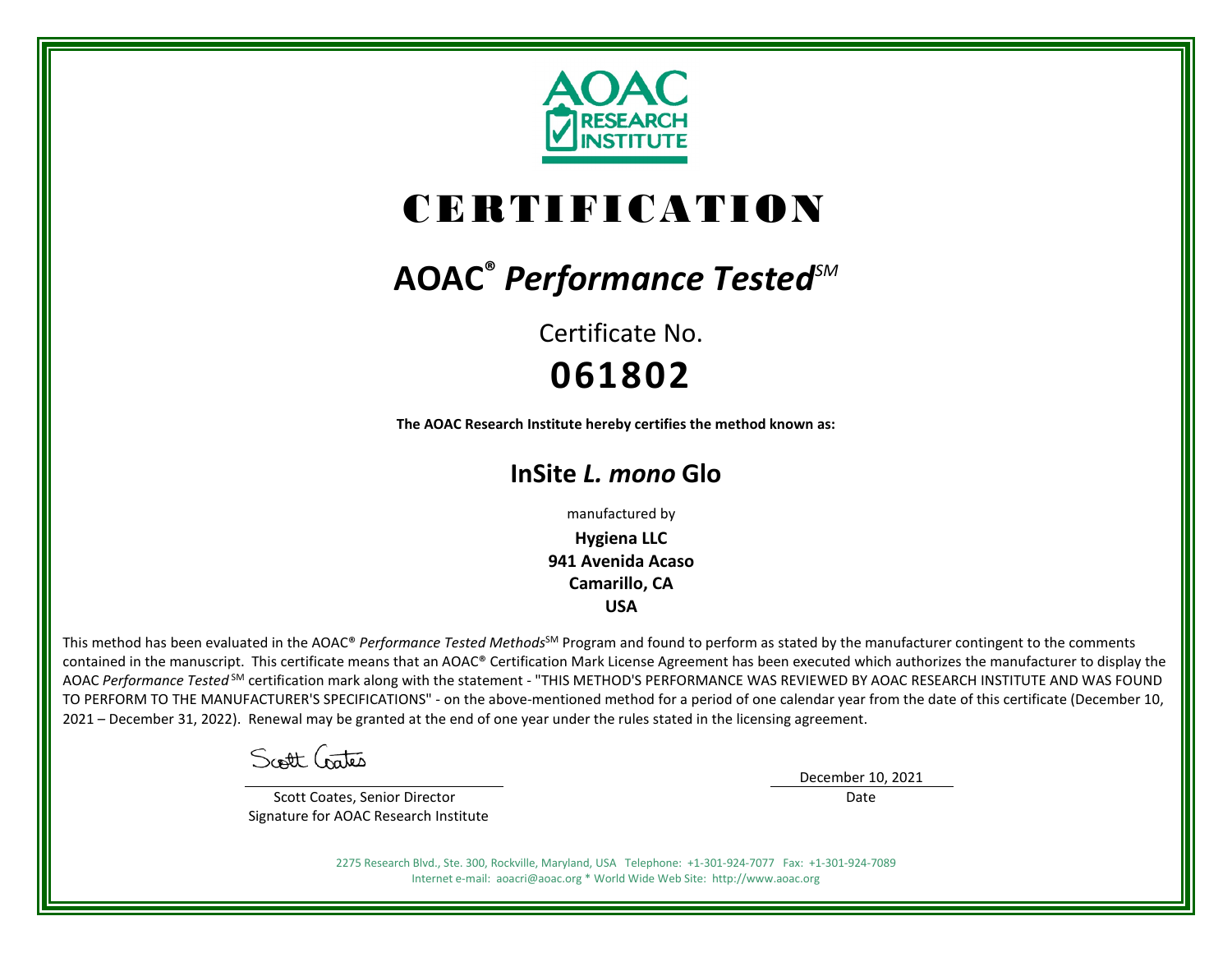| <b>METHOD AUTHORS</b><br>Delia Calderon, Nicole Familiari, Paul Meighan                                                                                                                                                                                                                                  | <b>SUBMITTING COMPANY</b><br><b>Hygiena LLC</b><br>941 Avenida Acaso<br>Camarillo, CA<br><b>USA</b>                                                                                                                                                                                               |
|----------------------------------------------------------------------------------------------------------------------------------------------------------------------------------------------------------------------------------------------------------------------------------------------------------|---------------------------------------------------------------------------------------------------------------------------------------------------------------------------------------------------------------------------------------------------------------------------------------------------|
|                                                                                                                                                                                                                                                                                                          |                                                                                                                                                                                                                                                                                                   |
| <b>METHOD NAME</b><br>InSite L. mono Glo                                                                                                                                                                                                                                                                 | <b>CATALOG NUMBERS</b><br>ILMG050, ILMG100                                                                                                                                                                                                                                                        |
| <b>INDEPENDENT LABORATORY</b><br>Q Laboratories, Inc.<br>1400 Harrison Avenue<br>Cincinnati, OH 45214<br><b>USA</b>                                                                                                                                                                                      | <b>AOAC EXPERTS AND PEER REVIEWERS</b><br>Yi Chen <sup>1</sup> , Maria Cristina Fernandez <sup>2</sup> , Dorn Clark <sup>3</sup><br><sup>1</sup> US FDA CFSAN, College Park, MD, USA<br><sup>2</sup> Universidad Maimonides, Buenos Aires, ARGENTINA<br><sup>3</sup> ALS Marshfield, LLC, WI, USA |
|                                                                                                                                                                                                                                                                                                          |                                                                                                                                                                                                                                                                                                   |
| <b>APPLICABILITY OF METHOD</b><br>Target organisms - Listeria monocytogenes and Listeria species (L.<br>innocua, fleischmanni, welshimeri, weihenstephanensis, ivanovii, and<br>seeligeri)                                                                                                               | <b>REFERENCE METHOD</b><br>US FDA (2017) FDA Bacteriological Analytical Manual, Chapter 10, Detection of<br>Listeria monocytogenes in Foods and Environmental Samples, and Enumeration<br>of Listeria monocytogenes in Foods (2)                                                                  |
| Matrixes - (4x4 in swab) - Stainless steel, ceramic, plastic                                                                                                                                                                                                                                             |                                                                                                                                                                                                                                                                                                   |
| Performance claims - Performance equivalent to that of the U.S. Food<br>and Drug Administration Bacteriological Analytical Manual Chapter 10<br>(2017): Detection and Enumeration of Listeria monocytogenes Foods<br>and Environmental Samples, and Enumeration of Listieria<br>monocytogenes reference. |                                                                                                                                                                                                                                                                                                   |
|                                                                                                                                                                                                                                                                                                          |                                                                                                                                                                                                                                                                                                   |
| <b>ORIGINAL CERTIFICATION DATE</b><br>June 19, 2018                                                                                                                                                                                                                                                      | <b>CERTIFICATION RENEWAL RECORD</b><br>Renewed annually through December 2022.                                                                                                                                                                                                                    |
| <b>METHOD MODIFICATION RECORD</b><br><b>NONE</b>                                                                                                                                                                                                                                                         | <b>SUMMARY OF MODIFICATION</b><br><b>NONE</b>                                                                                                                                                                                                                                                     |
| Under this AOAC <sup>®</sup> Performance Tested <sup>5M</sup> License Number, 061802 this<br>method is distributed by:<br><b>NONE</b>                                                                                                                                                                    | Under this AOAC <sup>®</sup> Performance Tested <sup>SM</sup> License Number, 061802 this<br>method is distributed as:<br><b>NONE</b>                                                                                                                                                             |

#### **PRINCIPLE OF THE METHOD (1)**

InSite *L. mono* Glo media contains a proprietary mix of metabolic and selective substrates that allow the growth of *Listeria* species while restricting the growth of Gram negative and other Gram-positive bacteria. Substrates are metabolized by the selected population allowing replication. After sample collection, the device is incubated at 37 ± 1°C for 48 h. At the end of the incubation period a color change of medium from beige to black indicates a presumptive positive for presence of *Listeria* species. A presumptive positive *Listeria* species result can be further evaluated; green fluorescence of the device tube under long wave UV light (365nm) indicates a presumptive positive result for the presence of pathogenic *Listeria* species. No color change in the media after 48 h indicates absence or presence of less than 10 CFU *Listeria*.

#### **DISCUSSION OF THE VALIDATION STUDY (1)**

The Hygiena InSite *L. mono* GLO detected all *L. monocytogenes, innocua, innocua, fleischmanni, welshimeri, weihenstephanensis, ivanovii* and *seeligeri* tested at all dilution levels from extinction to high levels. The only species not detected was *L. grayi*. The test also allows easy discrimination of *monocytogenes* and/or *ivanovii* from the test device by use of a black light. This discrimination will allow users to verify pathogenicity from the collected strains quickly and easily. Some Enterococci did produce a chromogenic reaction when inoculated at 10<sup>6</sup> and higher CFU levels. This is not the case for all strains of Enterococci. They do not produce a pathogenic fluorogenic reaction.

The matrixes tested all produced equivalent recoveries at fractional levels. This was also demonstrated by Q Laboratories during independent testing. From the plastic surfaces there was significance seen in the results. The plastic surfaces used due to impermeability were more difficult to control through drying, this may have caused some binding to the plastic.

The parameters of the test must be adhered to which are 37°C and 24 to 48 h to read initial positive but also negative.

Based on the data presented in this report, the Hygiena InSite *L. mono* GLO is a suitable method for detection of *Listeria* on environmental surfaces.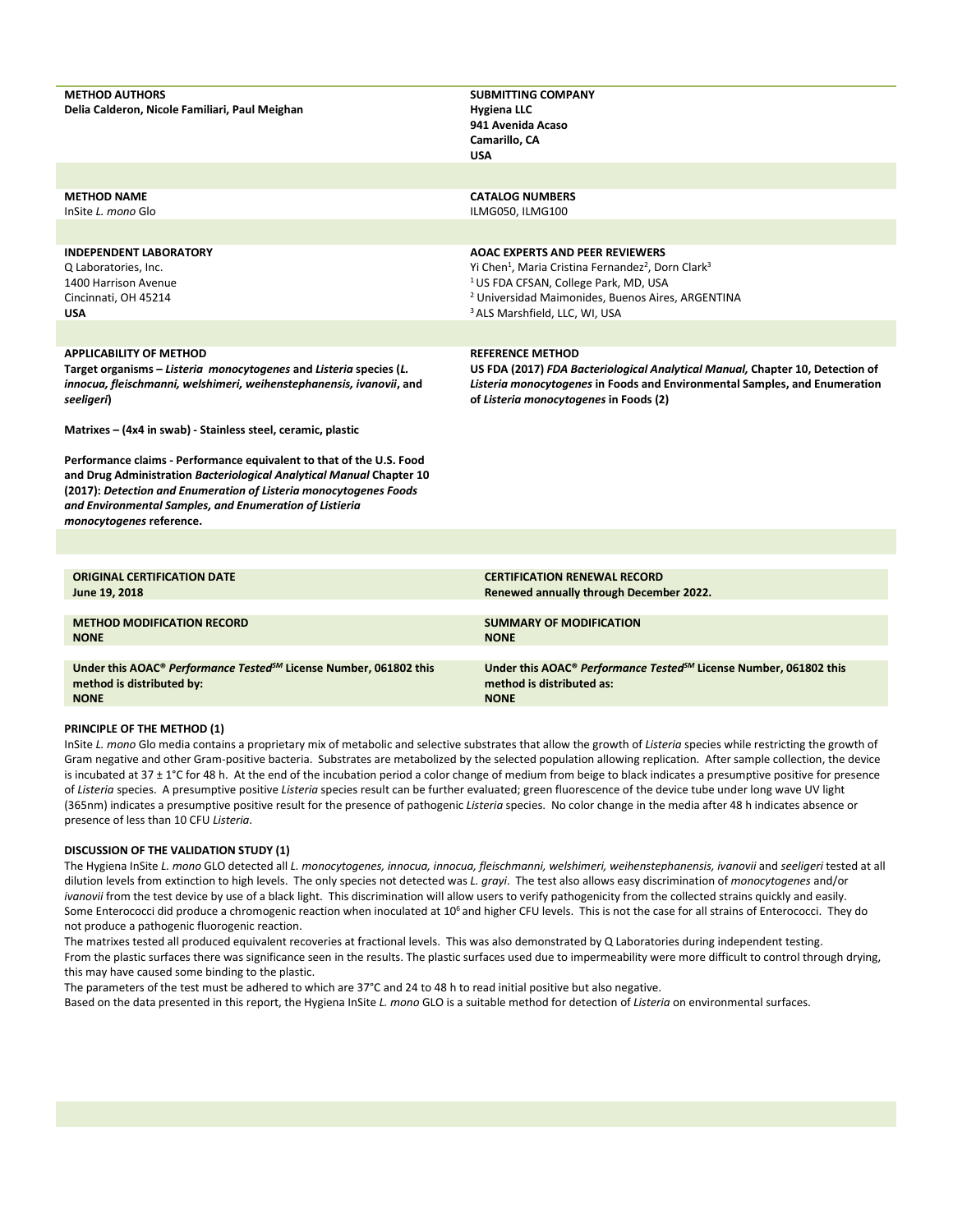## **Table 1. Inclusivity results for** *Listeria monocytogenes* **(1)**

| Chromo<br>L. mono Glo<br>Result <sup>b</sup><br>Result <sup>a</sup><br>Source<br>Origin<br>No.<br>Listeria species<br>Serogroup<br>ATCC <sup>c</sup> 15313<br>Unknown<br>1<br>$\begin{array}{c} + \end{array}$<br>L. monocytogenes<br>$\ddot{}$<br>2<br>4b<br>ATCC 19115<br>Human<br>L. monocytogenes<br>$\ddot{}$<br>$\ddot{}$<br>3<br>1/2a<br>ATCC 19111<br>Poultry, England<br>$\ddot{}$<br>$\ddot{}$<br>L. monocytogenes<br>4<br>ATCC 35152<br>Guinea pig, England<br>L. monocytogenes<br>$\ddot{}$<br>$\ddot{}$<br>5<br>4e<br>ATCC 19118<br>Chicken, England<br>$\ddot{}$<br>L. monocytogenes<br>$\ddot{}$<br>6<br>Rabbit<br><b>ATCC 4428</b><br>L. monocytogenes<br>$\ddot{}$<br>$\ddot{}$<br>7<br>ATCC 35152<br>ATCC 43250<br>L. monocytogenes<br>$\ddot{}$<br>$\ddot{}$<br>8<br>ATCC 43256<br>Mexican-style Cheese<br>L. monocytogenes<br>$\ddot{}$<br>$\ddot{}$<br>9<br>ATCC 51414<br>Raw milk<br>$\ddot{}$<br>L. monocytogenes<br>$\ddot{}$<br>10<br>ATCC 35152<br>ATCC 43249<br>L. monocytogenes<br>$\ddot{}$<br>$\ddot{}$<br>11<br>ATCC 700301<br>Scott A strain<br>$\ddot{}$<br>L. monocytogenes<br>$\ddot{}$<br>12<br>ATCC 35152<br>ATCC 43251<br>L. monocytogenes<br>$\ddot{}$<br>$\ddot{}$<br>13<br>ATCC 700302<br>Scott A Strain<br>$\ddot{}$<br>L. monocytogenes<br>$\ddot{}$<br>14<br><b>ATCC 7648</b><br>Unknown<br>L. monocytogenes<br>$\ddot{}$<br>$\ddot{}$<br>15<br>Derived from CAP strain<br>ATCC 49592<br>$\ddot{}$<br>L. monocytogenes<br>$\ddot{}$<br>16<br>Derived from S-437<br>ATCC 49593<br>L. monocytogenes<br>$\ddot{}$<br>$\ddot{}$<br>17<br>$\overline{2}$<br>Spinal fluid of Scottish man<br>ATCC 19112<br>$\begin{array}{c} + \end{array}$<br>$\ddot{}$<br>L. monocytogenes<br>18<br><b>ATCC 7646</b><br>L. monocytogenes<br>Sheep<br>$\ddot{}$<br>$\ddot{}$<br>19<br>ATCC 53979<br>Unknown<br>$\ddot{}$<br>$\ddot{}$<br>L. monocytogenes<br>20<br><b>ATCC 7644</b><br>Human<br>L. monocytogenes<br>$\ddot{}$<br>$\ddot{}$<br>21<br>ATCC BAA-751<br>Unknown<br>$\ddot{}$<br>$\ddot{}$<br>L. monocytogenes<br>22<br>ATCC SLR2249<br>Unknown<br>L. monocytogenes<br>$\ddot{}$<br>$\ddot{}$<br>23<br>4b<br>ATCC 13932<br>Spinal fluid meningitis<br>$\ddot{}$<br>L. monocytogenes<br>$\ddot{}$<br>$\overline{7}$<br>24<br>NCTC <sup>d</sup> 10890<br>Unknown<br>L. monocytogenes<br>$\ddot{}$<br>$\ddot{}$<br>1/2a<br>25<br>ATCC BAA-2660<br>Unknown<br>L. monocytogenes<br>$\ddot{}$<br>$\ddot{}$<br>26<br>1/2a<br>ATCC 51775<br>Dairy products, Belgium<br>L. monocytogenes<br>$\ddot{}$<br>$\ddot{}$<br>27<br>4a<br>ATCC 19114<br>Animal tissue<br>L. monocytogenes<br>$\ddot{}$<br>$\ddot{}$<br>Dairy Product- Cheese<br>1/2 <sub>b</sub><br>28<br>ATCC 51780<br>L. monocytogenes<br>$\ddot{}$<br>$\ddot{}$<br>Belgium<br>29<br>L. monocytogenes<br>4c<br>ATCC 19116<br>Chicken, England<br>$\ddot{}$<br>$\ddot{}$<br>30<br>1/2a<br>ATCC 51773<br>Dairy products, Belgium<br>L. monocytogenes<br>$\ddot{}$<br>$\ddot{}$<br>31<br>1/2 <sub>b</sub><br>ATCC BAA-2658<br>L. monocytogenes<br>$\ddot{}$<br>$\ddot{}$<br>32<br>1/2a<br>Unknown<br>ATCC BAA-2659<br>L. monocytogenes<br>$\ddot{}$<br>$\ddot{}$<br>33<br>1/2a<br>Unknown<br>ATCC BAA-2657<br>L. monocytogenes<br>$\ddot{}$<br>$\ddot{}$<br>34<br>3a<br>ATCC 51782<br>Dairy products, Belgium<br>L. monocytogenes<br>$\ddot{}$<br>$\ddot{}$<br>35<br>4b<br>L. monocytogenes<br>ATCC 51776<br>Dairy products, Belgium<br>$\ddot{}$<br>$\ddot{}$<br>36<br>ATCC 51777<br>4b<br>Dairy products, Belgium<br>L. monocytogenes<br>$\ddot{}$<br>$\ddot{}$<br>Blood-human Brussels<br>1/2a<br>ATCC 51774<br>37<br>L. monocytogenes<br>$\ddot{}$<br>$\ddot{}$<br>Belgium<br>4d<br>38<br>ATCC 19117<br>Sheep, USA<br>L. monocytogenes<br>$\ddot{}$<br>$\ddot{}$<br>39<br>1/2c<br>ATCC 51779<br>Dairy products, Belgium<br>L. monocytogenes<br>$\ddot{}$<br>$\ddot{}$<br>40<br>4b<br>ATCC 51778<br>Dairy products, Belgium<br>L. monocytogenes<br>$\ddot{}$<br>$\ddot{}$<br>L10890-Q <sup>e</sup><br>41<br>Unknown<br>L. monocytogenes<br>$\ddot{}$<br>$\ddot{}$<br>42<br>Зс<br>L2933-Q<br>Cooked Chicken<br>L. monocytogenes<br>$\ddot{}$<br>$\ddot{}$<br>43<br>3a<br>L3007c-Q<br>Unknown<br>L. monocytogenes<br>$\ddot{}$<br>$\ddot{}$<br>44<br>3b<br>L. monocytogenes<br>L3408a-Q<br>Chicken liver pâté<br>$\ddot{}$<br>$\ddot{}$<br>45<br>3b<br>L3624-Q<br>Cooked turkey<br>L. monocytogenes<br>$\ddot{}$<br>$\ddot{}$<br>46<br>3a<br>L3751-Q<br>Cooked turkey<br>L. monocytogenes<br>$\ddot{}$<br>$\ddot{}$<br>47<br>3c<br>L4072-Q<br>Cooked chicken<br>L. monocytogenes<br>$\ddot{}$<br>$\ddot{}$<br>48<br>3b<br>Chicken<br>L. monocytogenes<br>L4152a-Q<br>$\ddot{}$<br>$\ddot{}$<br>49<br>3b<br>Pepper quiche<br>L. monocytogenes<br>L4157-Q<br>$\ddot{}$<br>$\ddot{}$<br>50<br>1/2c<br>Cooked meat<br>L. monocytogenes<br>L4292-Q<br>$\ddot{}$<br>$\ddot{}$<br>51<br>1/2c<br>L. monocytogenes<br>L4339a-Q<br>Ice cream<br>$\ddot{}$<br>$\ddot{}$<br>52<br>3b<br>Pâté<br>L. monocytogenes<br>L4374a-Q<br>$\ddot{}$<br>$\ddot{}$<br>53<br>Pâté<br>3a<br>L4385a-Q<br>L. monocytogenes<br>$\ddot{}$<br>$\ddot{}$<br>54<br>3c<br>L4395-Q<br>Unknown<br>L. monocytogenes<br>$\ddot{}$<br>$\ddot{}$<br>55<br>1/2c<br>L4505a-Q<br>Hard boiled eggs<br>L. monocytogenes<br>$\ddot{}$<br>$\ddot{}$<br>56<br>3c<br>Sandwich<br>L. monocytogenes<br>L4662a-Q<br>$\begin{array}{c} + \end{array}$<br>$\begin{array}{c} + \end{array}$ |  |  | InSite | InSite |
|-----------------------------------------------------------------------------------------------------------------------------------------------------------------------------------------------------------------------------------------------------------------------------------------------------------------------------------------------------------------------------------------------------------------------------------------------------------------------------------------------------------------------------------------------------------------------------------------------------------------------------------------------------------------------------------------------------------------------------------------------------------------------------------------------------------------------------------------------------------------------------------------------------------------------------------------------------------------------------------------------------------------------------------------------------------------------------------------------------------------------------------------------------------------------------------------------------------------------------------------------------------------------------------------------------------------------------------------------------------------------------------------------------------------------------------------------------------------------------------------------------------------------------------------------------------------------------------------------------------------------------------------------------------------------------------------------------------------------------------------------------------------------------------------------------------------------------------------------------------------------------------------------------------------------------------------------------------------------------------------------------------------------------------------------------------------------------------------------------------------------------------------------------------------------------------------------------------------------------------------------------------------------------------------------------------------------------------------------------------------------------------------------------------------------------------------------------------------------------------------------------------------------------------------------------------------------------------------------------------------------------------------------------------------------------------------------------------------------------------------------------------------------------------------------------------------------------------------------------------------------------------------------------------------------------------------------------------------------------------------------------------------------------------------------------------------------------------------------------------------------------------------------------------------------------------------------------------------------------------------------------------------------------------------------------------------------------------------------------------------------------------------------------------------------------------------------------------------------------------------------------------------------------------------------------------------------------------------------------------------------------------------------------------------------------------------------------------------------------------------------------------------------------------------------------------------------------------------------------------------------------------------------------------------------------------------------------------------------------------------------------------------------------------------------------------------------------------------------------------------------------------------------------------------------------------------------------------------------------------------------------------------------------------------------------------------------------------------------------------------------------------------------------------------------------------------------------------------------------------------------------------------------------------------------------------------------------------------------------------------------------------------------------------------------------------------------------------------------------------------------------------------------------------------------------------------------------------------------------------------------------------------------------------------------------------------------------------------------------------------------------------------------------------------------------------------------------------------------------------------------------------------------------------------------------------------------------------------------------------------------------------------------------------------------------------------------------------------------------------------------------------------------------------------------|--|--|--------|--------|
|                                                                                                                                                                                                                                                                                                                                                                                                                                                                                                                                                                                                                                                                                                                                                                                                                                                                                                                                                                                                                                                                                                                                                                                                                                                                                                                                                                                                                                                                                                                                                                                                                                                                                                                                                                                                                                                                                                                                                                                                                                                                                                                                                                                                                                                                                                                                                                                                                                                                                                                                                                                                                                                                                                                                                                                                                                                                                                                                                                                                                                                                                                                                                                                                                                                                                                                                                                                                                                                                                                                                                                                                                                                                                                                                                                                                                                                                                                                                                                                                                                                                                                                                                                                                                                                                                                                                                                                                                                                                                                                                                                                                                                                                                                                                                                                                                                                                                                                                                                                                                                                                                                                                                                                                                                                                                                                                                                                                                       |  |  |        |        |
|                                                                                                                                                                                                                                                                                                                                                                                                                                                                                                                                                                                                                                                                                                                                                                                                                                                                                                                                                                                                                                                                                                                                                                                                                                                                                                                                                                                                                                                                                                                                                                                                                                                                                                                                                                                                                                                                                                                                                                                                                                                                                                                                                                                                                                                                                                                                                                                                                                                                                                                                                                                                                                                                                                                                                                                                                                                                                                                                                                                                                                                                                                                                                                                                                                                                                                                                                                                                                                                                                                                                                                                                                                                                                                                                                                                                                                                                                                                                                                                                                                                                                                                                                                                                                                                                                                                                                                                                                                                                                                                                                                                                                                                                                                                                                                                                                                                                                                                                                                                                                                                                                                                                                                                                                                                                                                                                                                                                                       |  |  |        |        |
|                                                                                                                                                                                                                                                                                                                                                                                                                                                                                                                                                                                                                                                                                                                                                                                                                                                                                                                                                                                                                                                                                                                                                                                                                                                                                                                                                                                                                                                                                                                                                                                                                                                                                                                                                                                                                                                                                                                                                                                                                                                                                                                                                                                                                                                                                                                                                                                                                                                                                                                                                                                                                                                                                                                                                                                                                                                                                                                                                                                                                                                                                                                                                                                                                                                                                                                                                                                                                                                                                                                                                                                                                                                                                                                                                                                                                                                                                                                                                                                                                                                                                                                                                                                                                                                                                                                                                                                                                                                                                                                                                                                                                                                                                                                                                                                                                                                                                                                                                                                                                                                                                                                                                                                                                                                                                                                                                                                                                       |  |  |        |        |
|                                                                                                                                                                                                                                                                                                                                                                                                                                                                                                                                                                                                                                                                                                                                                                                                                                                                                                                                                                                                                                                                                                                                                                                                                                                                                                                                                                                                                                                                                                                                                                                                                                                                                                                                                                                                                                                                                                                                                                                                                                                                                                                                                                                                                                                                                                                                                                                                                                                                                                                                                                                                                                                                                                                                                                                                                                                                                                                                                                                                                                                                                                                                                                                                                                                                                                                                                                                                                                                                                                                                                                                                                                                                                                                                                                                                                                                                                                                                                                                                                                                                                                                                                                                                                                                                                                                                                                                                                                                                                                                                                                                                                                                                                                                                                                                                                                                                                                                                                                                                                                                                                                                                                                                                                                                                                                                                                                                                                       |  |  |        |        |
|                                                                                                                                                                                                                                                                                                                                                                                                                                                                                                                                                                                                                                                                                                                                                                                                                                                                                                                                                                                                                                                                                                                                                                                                                                                                                                                                                                                                                                                                                                                                                                                                                                                                                                                                                                                                                                                                                                                                                                                                                                                                                                                                                                                                                                                                                                                                                                                                                                                                                                                                                                                                                                                                                                                                                                                                                                                                                                                                                                                                                                                                                                                                                                                                                                                                                                                                                                                                                                                                                                                                                                                                                                                                                                                                                                                                                                                                                                                                                                                                                                                                                                                                                                                                                                                                                                                                                                                                                                                                                                                                                                                                                                                                                                                                                                                                                                                                                                                                                                                                                                                                                                                                                                                                                                                                                                                                                                                                                       |  |  |        |        |
|                                                                                                                                                                                                                                                                                                                                                                                                                                                                                                                                                                                                                                                                                                                                                                                                                                                                                                                                                                                                                                                                                                                                                                                                                                                                                                                                                                                                                                                                                                                                                                                                                                                                                                                                                                                                                                                                                                                                                                                                                                                                                                                                                                                                                                                                                                                                                                                                                                                                                                                                                                                                                                                                                                                                                                                                                                                                                                                                                                                                                                                                                                                                                                                                                                                                                                                                                                                                                                                                                                                                                                                                                                                                                                                                                                                                                                                                                                                                                                                                                                                                                                                                                                                                                                                                                                                                                                                                                                                                                                                                                                                                                                                                                                                                                                                                                                                                                                                                                                                                                                                                                                                                                                                                                                                                                                                                                                                                                       |  |  |        |        |
|                                                                                                                                                                                                                                                                                                                                                                                                                                                                                                                                                                                                                                                                                                                                                                                                                                                                                                                                                                                                                                                                                                                                                                                                                                                                                                                                                                                                                                                                                                                                                                                                                                                                                                                                                                                                                                                                                                                                                                                                                                                                                                                                                                                                                                                                                                                                                                                                                                                                                                                                                                                                                                                                                                                                                                                                                                                                                                                                                                                                                                                                                                                                                                                                                                                                                                                                                                                                                                                                                                                                                                                                                                                                                                                                                                                                                                                                                                                                                                                                                                                                                                                                                                                                                                                                                                                                                                                                                                                                                                                                                                                                                                                                                                                                                                                                                                                                                                                                                                                                                                                                                                                                                                                                                                                                                                                                                                                                                       |  |  |        |        |
|                                                                                                                                                                                                                                                                                                                                                                                                                                                                                                                                                                                                                                                                                                                                                                                                                                                                                                                                                                                                                                                                                                                                                                                                                                                                                                                                                                                                                                                                                                                                                                                                                                                                                                                                                                                                                                                                                                                                                                                                                                                                                                                                                                                                                                                                                                                                                                                                                                                                                                                                                                                                                                                                                                                                                                                                                                                                                                                                                                                                                                                                                                                                                                                                                                                                                                                                                                                                                                                                                                                                                                                                                                                                                                                                                                                                                                                                                                                                                                                                                                                                                                                                                                                                                                                                                                                                                                                                                                                                                                                                                                                                                                                                                                                                                                                                                                                                                                                                                                                                                                                                                                                                                                                                                                                                                                                                                                                                                       |  |  |        |        |
|                                                                                                                                                                                                                                                                                                                                                                                                                                                                                                                                                                                                                                                                                                                                                                                                                                                                                                                                                                                                                                                                                                                                                                                                                                                                                                                                                                                                                                                                                                                                                                                                                                                                                                                                                                                                                                                                                                                                                                                                                                                                                                                                                                                                                                                                                                                                                                                                                                                                                                                                                                                                                                                                                                                                                                                                                                                                                                                                                                                                                                                                                                                                                                                                                                                                                                                                                                                                                                                                                                                                                                                                                                                                                                                                                                                                                                                                                                                                                                                                                                                                                                                                                                                                                                                                                                                                                                                                                                                                                                                                                                                                                                                                                                                                                                                                                                                                                                                                                                                                                                                                                                                                                                                                                                                                                                                                                                                                                       |  |  |        |        |
|                                                                                                                                                                                                                                                                                                                                                                                                                                                                                                                                                                                                                                                                                                                                                                                                                                                                                                                                                                                                                                                                                                                                                                                                                                                                                                                                                                                                                                                                                                                                                                                                                                                                                                                                                                                                                                                                                                                                                                                                                                                                                                                                                                                                                                                                                                                                                                                                                                                                                                                                                                                                                                                                                                                                                                                                                                                                                                                                                                                                                                                                                                                                                                                                                                                                                                                                                                                                                                                                                                                                                                                                                                                                                                                                                                                                                                                                                                                                                                                                                                                                                                                                                                                                                                                                                                                                                                                                                                                                                                                                                                                                                                                                                                                                                                                                                                                                                                                                                                                                                                                                                                                                                                                                                                                                                                                                                                                                                       |  |  |        |        |
|                                                                                                                                                                                                                                                                                                                                                                                                                                                                                                                                                                                                                                                                                                                                                                                                                                                                                                                                                                                                                                                                                                                                                                                                                                                                                                                                                                                                                                                                                                                                                                                                                                                                                                                                                                                                                                                                                                                                                                                                                                                                                                                                                                                                                                                                                                                                                                                                                                                                                                                                                                                                                                                                                                                                                                                                                                                                                                                                                                                                                                                                                                                                                                                                                                                                                                                                                                                                                                                                                                                                                                                                                                                                                                                                                                                                                                                                                                                                                                                                                                                                                                                                                                                                                                                                                                                                                                                                                                                                                                                                                                                                                                                                                                                                                                                                                                                                                                                                                                                                                                                                                                                                                                                                                                                                                                                                                                                                                       |  |  |        |        |
|                                                                                                                                                                                                                                                                                                                                                                                                                                                                                                                                                                                                                                                                                                                                                                                                                                                                                                                                                                                                                                                                                                                                                                                                                                                                                                                                                                                                                                                                                                                                                                                                                                                                                                                                                                                                                                                                                                                                                                                                                                                                                                                                                                                                                                                                                                                                                                                                                                                                                                                                                                                                                                                                                                                                                                                                                                                                                                                                                                                                                                                                                                                                                                                                                                                                                                                                                                                                                                                                                                                                                                                                                                                                                                                                                                                                                                                                                                                                                                                                                                                                                                                                                                                                                                                                                                                                                                                                                                                                                                                                                                                                                                                                                                                                                                                                                                                                                                                                                                                                                                                                                                                                                                                                                                                                                                                                                                                                                       |  |  |        |        |
|                                                                                                                                                                                                                                                                                                                                                                                                                                                                                                                                                                                                                                                                                                                                                                                                                                                                                                                                                                                                                                                                                                                                                                                                                                                                                                                                                                                                                                                                                                                                                                                                                                                                                                                                                                                                                                                                                                                                                                                                                                                                                                                                                                                                                                                                                                                                                                                                                                                                                                                                                                                                                                                                                                                                                                                                                                                                                                                                                                                                                                                                                                                                                                                                                                                                                                                                                                                                                                                                                                                                                                                                                                                                                                                                                                                                                                                                                                                                                                                                                                                                                                                                                                                                                                                                                                                                                                                                                                                                                                                                                                                                                                                                                                                                                                                                                                                                                                                                                                                                                                                                                                                                                                                                                                                                                                                                                                                                                       |  |  |        |        |
|                                                                                                                                                                                                                                                                                                                                                                                                                                                                                                                                                                                                                                                                                                                                                                                                                                                                                                                                                                                                                                                                                                                                                                                                                                                                                                                                                                                                                                                                                                                                                                                                                                                                                                                                                                                                                                                                                                                                                                                                                                                                                                                                                                                                                                                                                                                                                                                                                                                                                                                                                                                                                                                                                                                                                                                                                                                                                                                                                                                                                                                                                                                                                                                                                                                                                                                                                                                                                                                                                                                                                                                                                                                                                                                                                                                                                                                                                                                                                                                                                                                                                                                                                                                                                                                                                                                                                                                                                                                                                                                                                                                                                                                                                                                                                                                                                                                                                                                                                                                                                                                                                                                                                                                                                                                                                                                                                                                                                       |  |  |        |        |
|                                                                                                                                                                                                                                                                                                                                                                                                                                                                                                                                                                                                                                                                                                                                                                                                                                                                                                                                                                                                                                                                                                                                                                                                                                                                                                                                                                                                                                                                                                                                                                                                                                                                                                                                                                                                                                                                                                                                                                                                                                                                                                                                                                                                                                                                                                                                                                                                                                                                                                                                                                                                                                                                                                                                                                                                                                                                                                                                                                                                                                                                                                                                                                                                                                                                                                                                                                                                                                                                                                                                                                                                                                                                                                                                                                                                                                                                                                                                                                                                                                                                                                                                                                                                                                                                                                                                                                                                                                                                                                                                                                                                                                                                                                                                                                                                                                                                                                                                                                                                                                                                                                                                                                                                                                                                                                                                                                                                                       |  |  |        |        |
|                                                                                                                                                                                                                                                                                                                                                                                                                                                                                                                                                                                                                                                                                                                                                                                                                                                                                                                                                                                                                                                                                                                                                                                                                                                                                                                                                                                                                                                                                                                                                                                                                                                                                                                                                                                                                                                                                                                                                                                                                                                                                                                                                                                                                                                                                                                                                                                                                                                                                                                                                                                                                                                                                                                                                                                                                                                                                                                                                                                                                                                                                                                                                                                                                                                                                                                                                                                                                                                                                                                                                                                                                                                                                                                                                                                                                                                                                                                                                                                                                                                                                                                                                                                                                                                                                                                                                                                                                                                                                                                                                                                                                                                                                                                                                                                                                                                                                                                                                                                                                                                                                                                                                                                                                                                                                                                                                                                                                       |  |  |        |        |
|                                                                                                                                                                                                                                                                                                                                                                                                                                                                                                                                                                                                                                                                                                                                                                                                                                                                                                                                                                                                                                                                                                                                                                                                                                                                                                                                                                                                                                                                                                                                                                                                                                                                                                                                                                                                                                                                                                                                                                                                                                                                                                                                                                                                                                                                                                                                                                                                                                                                                                                                                                                                                                                                                                                                                                                                                                                                                                                                                                                                                                                                                                                                                                                                                                                                                                                                                                                                                                                                                                                                                                                                                                                                                                                                                                                                                                                                                                                                                                                                                                                                                                                                                                                                                                                                                                                                                                                                                                                                                                                                                                                                                                                                                                                                                                                                                                                                                                                                                                                                                                                                                                                                                                                                                                                                                                                                                                                                                       |  |  |        |        |
|                                                                                                                                                                                                                                                                                                                                                                                                                                                                                                                                                                                                                                                                                                                                                                                                                                                                                                                                                                                                                                                                                                                                                                                                                                                                                                                                                                                                                                                                                                                                                                                                                                                                                                                                                                                                                                                                                                                                                                                                                                                                                                                                                                                                                                                                                                                                                                                                                                                                                                                                                                                                                                                                                                                                                                                                                                                                                                                                                                                                                                                                                                                                                                                                                                                                                                                                                                                                                                                                                                                                                                                                                                                                                                                                                                                                                                                                                                                                                                                                                                                                                                                                                                                                                                                                                                                                                                                                                                                                                                                                                                                                                                                                                                                                                                                                                                                                                                                                                                                                                                                                                                                                                                                                                                                                                                                                                                                                                       |  |  |        |        |
|                                                                                                                                                                                                                                                                                                                                                                                                                                                                                                                                                                                                                                                                                                                                                                                                                                                                                                                                                                                                                                                                                                                                                                                                                                                                                                                                                                                                                                                                                                                                                                                                                                                                                                                                                                                                                                                                                                                                                                                                                                                                                                                                                                                                                                                                                                                                                                                                                                                                                                                                                                                                                                                                                                                                                                                                                                                                                                                                                                                                                                                                                                                                                                                                                                                                                                                                                                                                                                                                                                                                                                                                                                                                                                                                                                                                                                                                                                                                                                                                                                                                                                                                                                                                                                                                                                                                                                                                                                                                                                                                                                                                                                                                                                                                                                                                                                                                                                                                                                                                                                                                                                                                                                                                                                                                                                                                                                                                                       |  |  |        |        |
|                                                                                                                                                                                                                                                                                                                                                                                                                                                                                                                                                                                                                                                                                                                                                                                                                                                                                                                                                                                                                                                                                                                                                                                                                                                                                                                                                                                                                                                                                                                                                                                                                                                                                                                                                                                                                                                                                                                                                                                                                                                                                                                                                                                                                                                                                                                                                                                                                                                                                                                                                                                                                                                                                                                                                                                                                                                                                                                                                                                                                                                                                                                                                                                                                                                                                                                                                                                                                                                                                                                                                                                                                                                                                                                                                                                                                                                                                                                                                                                                                                                                                                                                                                                                                                                                                                                                                                                                                                                                                                                                                                                                                                                                                                                                                                                                                                                                                                                                                                                                                                                                                                                                                                                                                                                                                                                                                                                                                       |  |  |        |        |
|                                                                                                                                                                                                                                                                                                                                                                                                                                                                                                                                                                                                                                                                                                                                                                                                                                                                                                                                                                                                                                                                                                                                                                                                                                                                                                                                                                                                                                                                                                                                                                                                                                                                                                                                                                                                                                                                                                                                                                                                                                                                                                                                                                                                                                                                                                                                                                                                                                                                                                                                                                                                                                                                                                                                                                                                                                                                                                                                                                                                                                                                                                                                                                                                                                                                                                                                                                                                                                                                                                                                                                                                                                                                                                                                                                                                                                                                                                                                                                                                                                                                                                                                                                                                                                                                                                                                                                                                                                                                                                                                                                                                                                                                                                                                                                                                                                                                                                                                                                                                                                                                                                                                                                                                                                                                                                                                                                                                                       |  |  |        |        |
|                                                                                                                                                                                                                                                                                                                                                                                                                                                                                                                                                                                                                                                                                                                                                                                                                                                                                                                                                                                                                                                                                                                                                                                                                                                                                                                                                                                                                                                                                                                                                                                                                                                                                                                                                                                                                                                                                                                                                                                                                                                                                                                                                                                                                                                                                                                                                                                                                                                                                                                                                                                                                                                                                                                                                                                                                                                                                                                                                                                                                                                                                                                                                                                                                                                                                                                                                                                                                                                                                                                                                                                                                                                                                                                                                                                                                                                                                                                                                                                                                                                                                                                                                                                                                                                                                                                                                                                                                                                                                                                                                                                                                                                                                                                                                                                                                                                                                                                                                                                                                                                                                                                                                                                                                                                                                                                                                                                                                       |  |  |        |        |
|                                                                                                                                                                                                                                                                                                                                                                                                                                                                                                                                                                                                                                                                                                                                                                                                                                                                                                                                                                                                                                                                                                                                                                                                                                                                                                                                                                                                                                                                                                                                                                                                                                                                                                                                                                                                                                                                                                                                                                                                                                                                                                                                                                                                                                                                                                                                                                                                                                                                                                                                                                                                                                                                                                                                                                                                                                                                                                                                                                                                                                                                                                                                                                                                                                                                                                                                                                                                                                                                                                                                                                                                                                                                                                                                                                                                                                                                                                                                                                                                                                                                                                                                                                                                                                                                                                                                                                                                                                                                                                                                                                                                                                                                                                                                                                                                                                                                                                                                                                                                                                                                                                                                                                                                                                                                                                                                                                                                                       |  |  |        |        |
|                                                                                                                                                                                                                                                                                                                                                                                                                                                                                                                                                                                                                                                                                                                                                                                                                                                                                                                                                                                                                                                                                                                                                                                                                                                                                                                                                                                                                                                                                                                                                                                                                                                                                                                                                                                                                                                                                                                                                                                                                                                                                                                                                                                                                                                                                                                                                                                                                                                                                                                                                                                                                                                                                                                                                                                                                                                                                                                                                                                                                                                                                                                                                                                                                                                                                                                                                                                                                                                                                                                                                                                                                                                                                                                                                                                                                                                                                                                                                                                                                                                                                                                                                                                                                                                                                                                                                                                                                                                                                                                                                                                                                                                                                                                                                                                                                                                                                                                                                                                                                                                                                                                                                                                                                                                                                                                                                                                                                       |  |  |        |        |
|                                                                                                                                                                                                                                                                                                                                                                                                                                                                                                                                                                                                                                                                                                                                                                                                                                                                                                                                                                                                                                                                                                                                                                                                                                                                                                                                                                                                                                                                                                                                                                                                                                                                                                                                                                                                                                                                                                                                                                                                                                                                                                                                                                                                                                                                                                                                                                                                                                                                                                                                                                                                                                                                                                                                                                                                                                                                                                                                                                                                                                                                                                                                                                                                                                                                                                                                                                                                                                                                                                                                                                                                                                                                                                                                                                                                                                                                                                                                                                                                                                                                                                                                                                                                                                                                                                                                                                                                                                                                                                                                                                                                                                                                                                                                                                                                                                                                                                                                                                                                                                                                                                                                                                                                                                                                                                                                                                                                                       |  |  |        |        |
|                                                                                                                                                                                                                                                                                                                                                                                                                                                                                                                                                                                                                                                                                                                                                                                                                                                                                                                                                                                                                                                                                                                                                                                                                                                                                                                                                                                                                                                                                                                                                                                                                                                                                                                                                                                                                                                                                                                                                                                                                                                                                                                                                                                                                                                                                                                                                                                                                                                                                                                                                                                                                                                                                                                                                                                                                                                                                                                                                                                                                                                                                                                                                                                                                                                                                                                                                                                                                                                                                                                                                                                                                                                                                                                                                                                                                                                                                                                                                                                                                                                                                                                                                                                                                                                                                                                                                                                                                                                                                                                                                                                                                                                                                                                                                                                                                                                                                                                                                                                                                                                                                                                                                                                                                                                                                                                                                                                                                       |  |  |        |        |
|                                                                                                                                                                                                                                                                                                                                                                                                                                                                                                                                                                                                                                                                                                                                                                                                                                                                                                                                                                                                                                                                                                                                                                                                                                                                                                                                                                                                                                                                                                                                                                                                                                                                                                                                                                                                                                                                                                                                                                                                                                                                                                                                                                                                                                                                                                                                                                                                                                                                                                                                                                                                                                                                                                                                                                                                                                                                                                                                                                                                                                                                                                                                                                                                                                                                                                                                                                                                                                                                                                                                                                                                                                                                                                                                                                                                                                                                                                                                                                                                                                                                                                                                                                                                                                                                                                                                                                                                                                                                                                                                                                                                                                                                                                                                                                                                                                                                                                                                                                                                                                                                                                                                                                                                                                                                                                                                                                                                                       |  |  |        |        |
|                                                                                                                                                                                                                                                                                                                                                                                                                                                                                                                                                                                                                                                                                                                                                                                                                                                                                                                                                                                                                                                                                                                                                                                                                                                                                                                                                                                                                                                                                                                                                                                                                                                                                                                                                                                                                                                                                                                                                                                                                                                                                                                                                                                                                                                                                                                                                                                                                                                                                                                                                                                                                                                                                                                                                                                                                                                                                                                                                                                                                                                                                                                                                                                                                                                                                                                                                                                                                                                                                                                                                                                                                                                                                                                                                                                                                                                                                                                                                                                                                                                                                                                                                                                                                                                                                                                                                                                                                                                                                                                                                                                                                                                                                                                                                                                                                                                                                                                                                                                                                                                                                                                                                                                                                                                                                                                                                                                                                       |  |  |        |        |
|                                                                                                                                                                                                                                                                                                                                                                                                                                                                                                                                                                                                                                                                                                                                                                                                                                                                                                                                                                                                                                                                                                                                                                                                                                                                                                                                                                                                                                                                                                                                                                                                                                                                                                                                                                                                                                                                                                                                                                                                                                                                                                                                                                                                                                                                                                                                                                                                                                                                                                                                                                                                                                                                                                                                                                                                                                                                                                                                                                                                                                                                                                                                                                                                                                                                                                                                                                                                                                                                                                                                                                                                                                                                                                                                                                                                                                                                                                                                                                                                                                                                                                                                                                                                                                                                                                                                                                                                                                                                                                                                                                                                                                                                                                                                                                                                                                                                                                                                                                                                                                                                                                                                                                                                                                                                                                                                                                                                                       |  |  |        |        |
|                                                                                                                                                                                                                                                                                                                                                                                                                                                                                                                                                                                                                                                                                                                                                                                                                                                                                                                                                                                                                                                                                                                                                                                                                                                                                                                                                                                                                                                                                                                                                                                                                                                                                                                                                                                                                                                                                                                                                                                                                                                                                                                                                                                                                                                                                                                                                                                                                                                                                                                                                                                                                                                                                                                                                                                                                                                                                                                                                                                                                                                                                                                                                                                                                                                                                                                                                                                                                                                                                                                                                                                                                                                                                                                                                                                                                                                                                                                                                                                                                                                                                                                                                                                                                                                                                                                                                                                                                                                                                                                                                                                                                                                                                                                                                                                                                                                                                                                                                                                                                                                                                                                                                                                                                                                                                                                                                                                                                       |  |  |        |        |
|                                                                                                                                                                                                                                                                                                                                                                                                                                                                                                                                                                                                                                                                                                                                                                                                                                                                                                                                                                                                                                                                                                                                                                                                                                                                                                                                                                                                                                                                                                                                                                                                                                                                                                                                                                                                                                                                                                                                                                                                                                                                                                                                                                                                                                                                                                                                                                                                                                                                                                                                                                                                                                                                                                                                                                                                                                                                                                                                                                                                                                                                                                                                                                                                                                                                                                                                                                                                                                                                                                                                                                                                                                                                                                                                                                                                                                                                                                                                                                                                                                                                                                                                                                                                                                                                                                                                                                                                                                                                                                                                                                                                                                                                                                                                                                                                                                                                                                                                                                                                                                                                                                                                                                                                                                                                                                                                                                                                                       |  |  |        |        |
|                                                                                                                                                                                                                                                                                                                                                                                                                                                                                                                                                                                                                                                                                                                                                                                                                                                                                                                                                                                                                                                                                                                                                                                                                                                                                                                                                                                                                                                                                                                                                                                                                                                                                                                                                                                                                                                                                                                                                                                                                                                                                                                                                                                                                                                                                                                                                                                                                                                                                                                                                                                                                                                                                                                                                                                                                                                                                                                                                                                                                                                                                                                                                                                                                                                                                                                                                                                                                                                                                                                                                                                                                                                                                                                                                                                                                                                                                                                                                                                                                                                                                                                                                                                                                                                                                                                                                                                                                                                                                                                                                                                                                                                                                                                                                                                                                                                                                                                                                                                                                                                                                                                                                                                                                                                                                                                                                                                                                       |  |  |        |        |
|                                                                                                                                                                                                                                                                                                                                                                                                                                                                                                                                                                                                                                                                                                                                                                                                                                                                                                                                                                                                                                                                                                                                                                                                                                                                                                                                                                                                                                                                                                                                                                                                                                                                                                                                                                                                                                                                                                                                                                                                                                                                                                                                                                                                                                                                                                                                                                                                                                                                                                                                                                                                                                                                                                                                                                                                                                                                                                                                                                                                                                                                                                                                                                                                                                                                                                                                                                                                                                                                                                                                                                                                                                                                                                                                                                                                                                                                                                                                                                                                                                                                                                                                                                                                                                                                                                                                                                                                                                                                                                                                                                                                                                                                                                                                                                                                                                                                                                                                                                                                                                                                                                                                                                                                                                                                                                                                                                                                                       |  |  |        |        |
|                                                                                                                                                                                                                                                                                                                                                                                                                                                                                                                                                                                                                                                                                                                                                                                                                                                                                                                                                                                                                                                                                                                                                                                                                                                                                                                                                                                                                                                                                                                                                                                                                                                                                                                                                                                                                                                                                                                                                                                                                                                                                                                                                                                                                                                                                                                                                                                                                                                                                                                                                                                                                                                                                                                                                                                                                                                                                                                                                                                                                                                                                                                                                                                                                                                                                                                                                                                                                                                                                                                                                                                                                                                                                                                                                                                                                                                                                                                                                                                                                                                                                                                                                                                                                                                                                                                                                                                                                                                                                                                                                                                                                                                                                                                                                                                                                                                                                                                                                                                                                                                                                                                                                                                                                                                                                                                                                                                                                       |  |  |        |        |
|                                                                                                                                                                                                                                                                                                                                                                                                                                                                                                                                                                                                                                                                                                                                                                                                                                                                                                                                                                                                                                                                                                                                                                                                                                                                                                                                                                                                                                                                                                                                                                                                                                                                                                                                                                                                                                                                                                                                                                                                                                                                                                                                                                                                                                                                                                                                                                                                                                                                                                                                                                                                                                                                                                                                                                                                                                                                                                                                                                                                                                                                                                                                                                                                                                                                                                                                                                                                                                                                                                                                                                                                                                                                                                                                                                                                                                                                                                                                                                                                                                                                                                                                                                                                                                                                                                                                                                                                                                                                                                                                                                                                                                                                                                                                                                                                                                                                                                                                                                                                                                                                                                                                                                                                                                                                                                                                                                                                                       |  |  |        |        |
|                                                                                                                                                                                                                                                                                                                                                                                                                                                                                                                                                                                                                                                                                                                                                                                                                                                                                                                                                                                                                                                                                                                                                                                                                                                                                                                                                                                                                                                                                                                                                                                                                                                                                                                                                                                                                                                                                                                                                                                                                                                                                                                                                                                                                                                                                                                                                                                                                                                                                                                                                                                                                                                                                                                                                                                                                                                                                                                                                                                                                                                                                                                                                                                                                                                                                                                                                                                                                                                                                                                                                                                                                                                                                                                                                                                                                                                                                                                                                                                                                                                                                                                                                                                                                                                                                                                                                                                                                                                                                                                                                                                                                                                                                                                                                                                                                                                                                                                                                                                                                                                                                                                                                                                                                                                                                                                                                                                                                       |  |  |        |        |
|                                                                                                                                                                                                                                                                                                                                                                                                                                                                                                                                                                                                                                                                                                                                                                                                                                                                                                                                                                                                                                                                                                                                                                                                                                                                                                                                                                                                                                                                                                                                                                                                                                                                                                                                                                                                                                                                                                                                                                                                                                                                                                                                                                                                                                                                                                                                                                                                                                                                                                                                                                                                                                                                                                                                                                                                                                                                                                                                                                                                                                                                                                                                                                                                                                                                                                                                                                                                                                                                                                                                                                                                                                                                                                                                                                                                                                                                                                                                                                                                                                                                                                                                                                                                                                                                                                                                                                                                                                                                                                                                                                                                                                                                                                                                                                                                                                                                                                                                                                                                                                                                                                                                                                                                                                                                                                                                                                                                                       |  |  |        |        |
|                                                                                                                                                                                                                                                                                                                                                                                                                                                                                                                                                                                                                                                                                                                                                                                                                                                                                                                                                                                                                                                                                                                                                                                                                                                                                                                                                                                                                                                                                                                                                                                                                                                                                                                                                                                                                                                                                                                                                                                                                                                                                                                                                                                                                                                                                                                                                                                                                                                                                                                                                                                                                                                                                                                                                                                                                                                                                                                                                                                                                                                                                                                                                                                                                                                                                                                                                                                                                                                                                                                                                                                                                                                                                                                                                                                                                                                                                                                                                                                                                                                                                                                                                                                                                                                                                                                                                                                                                                                                                                                                                                                                                                                                                                                                                                                                                                                                                                                                                                                                                                                                                                                                                                                                                                                                                                                                                                                                                       |  |  |        |        |
|                                                                                                                                                                                                                                                                                                                                                                                                                                                                                                                                                                                                                                                                                                                                                                                                                                                                                                                                                                                                                                                                                                                                                                                                                                                                                                                                                                                                                                                                                                                                                                                                                                                                                                                                                                                                                                                                                                                                                                                                                                                                                                                                                                                                                                                                                                                                                                                                                                                                                                                                                                                                                                                                                                                                                                                                                                                                                                                                                                                                                                                                                                                                                                                                                                                                                                                                                                                                                                                                                                                                                                                                                                                                                                                                                                                                                                                                                                                                                                                                                                                                                                                                                                                                                                                                                                                                                                                                                                                                                                                                                                                                                                                                                                                                                                                                                                                                                                                                                                                                                                                                                                                                                                                                                                                                                                                                                                                                                       |  |  |        |        |
|                                                                                                                                                                                                                                                                                                                                                                                                                                                                                                                                                                                                                                                                                                                                                                                                                                                                                                                                                                                                                                                                                                                                                                                                                                                                                                                                                                                                                                                                                                                                                                                                                                                                                                                                                                                                                                                                                                                                                                                                                                                                                                                                                                                                                                                                                                                                                                                                                                                                                                                                                                                                                                                                                                                                                                                                                                                                                                                                                                                                                                                                                                                                                                                                                                                                                                                                                                                                                                                                                                                                                                                                                                                                                                                                                                                                                                                                                                                                                                                                                                                                                                                                                                                                                                                                                                                                                                                                                                                                                                                                                                                                                                                                                                                                                                                                                                                                                                                                                                                                                                                                                                                                                                                                                                                                                                                                                                                                                       |  |  |        |        |
|                                                                                                                                                                                                                                                                                                                                                                                                                                                                                                                                                                                                                                                                                                                                                                                                                                                                                                                                                                                                                                                                                                                                                                                                                                                                                                                                                                                                                                                                                                                                                                                                                                                                                                                                                                                                                                                                                                                                                                                                                                                                                                                                                                                                                                                                                                                                                                                                                                                                                                                                                                                                                                                                                                                                                                                                                                                                                                                                                                                                                                                                                                                                                                                                                                                                                                                                                                                                                                                                                                                                                                                                                                                                                                                                                                                                                                                                                                                                                                                                                                                                                                                                                                                                                                                                                                                                                                                                                                                                                                                                                                                                                                                                                                                                                                                                                                                                                                                                                                                                                                                                                                                                                                                                                                                                                                                                                                                                                       |  |  |        |        |
|                                                                                                                                                                                                                                                                                                                                                                                                                                                                                                                                                                                                                                                                                                                                                                                                                                                                                                                                                                                                                                                                                                                                                                                                                                                                                                                                                                                                                                                                                                                                                                                                                                                                                                                                                                                                                                                                                                                                                                                                                                                                                                                                                                                                                                                                                                                                                                                                                                                                                                                                                                                                                                                                                                                                                                                                                                                                                                                                                                                                                                                                                                                                                                                                                                                                                                                                                                                                                                                                                                                                                                                                                                                                                                                                                                                                                                                                                                                                                                                                                                                                                                                                                                                                                                                                                                                                                                                                                                                                                                                                                                                                                                                                                                                                                                                                                                                                                                                                                                                                                                                                                                                                                                                                                                                                                                                                                                                                                       |  |  |        |        |
|                                                                                                                                                                                                                                                                                                                                                                                                                                                                                                                                                                                                                                                                                                                                                                                                                                                                                                                                                                                                                                                                                                                                                                                                                                                                                                                                                                                                                                                                                                                                                                                                                                                                                                                                                                                                                                                                                                                                                                                                                                                                                                                                                                                                                                                                                                                                                                                                                                                                                                                                                                                                                                                                                                                                                                                                                                                                                                                                                                                                                                                                                                                                                                                                                                                                                                                                                                                                                                                                                                                                                                                                                                                                                                                                                                                                                                                                                                                                                                                                                                                                                                                                                                                                                                                                                                                                                                                                                                                                                                                                                                                                                                                                                                                                                                                                                                                                                                                                                                                                                                                                                                                                                                                                                                                                                                                                                                                                                       |  |  |        |        |
|                                                                                                                                                                                                                                                                                                                                                                                                                                                                                                                                                                                                                                                                                                                                                                                                                                                                                                                                                                                                                                                                                                                                                                                                                                                                                                                                                                                                                                                                                                                                                                                                                                                                                                                                                                                                                                                                                                                                                                                                                                                                                                                                                                                                                                                                                                                                                                                                                                                                                                                                                                                                                                                                                                                                                                                                                                                                                                                                                                                                                                                                                                                                                                                                                                                                                                                                                                                                                                                                                                                                                                                                                                                                                                                                                                                                                                                                                                                                                                                                                                                                                                                                                                                                                                                                                                                                                                                                                                                                                                                                                                                                                                                                                                                                                                                                                                                                                                                                                                                                                                                                                                                                                                                                                                                                                                                                                                                                                       |  |  |        |        |
|                                                                                                                                                                                                                                                                                                                                                                                                                                                                                                                                                                                                                                                                                                                                                                                                                                                                                                                                                                                                                                                                                                                                                                                                                                                                                                                                                                                                                                                                                                                                                                                                                                                                                                                                                                                                                                                                                                                                                                                                                                                                                                                                                                                                                                                                                                                                                                                                                                                                                                                                                                                                                                                                                                                                                                                                                                                                                                                                                                                                                                                                                                                                                                                                                                                                                                                                                                                                                                                                                                                                                                                                                                                                                                                                                                                                                                                                                                                                                                                                                                                                                                                                                                                                                                                                                                                                                                                                                                                                                                                                                                                                                                                                                                                                                                                                                                                                                                                                                                                                                                                                                                                                                                                                                                                                                                                                                                                                                       |  |  |        |        |
|                                                                                                                                                                                                                                                                                                                                                                                                                                                                                                                                                                                                                                                                                                                                                                                                                                                                                                                                                                                                                                                                                                                                                                                                                                                                                                                                                                                                                                                                                                                                                                                                                                                                                                                                                                                                                                                                                                                                                                                                                                                                                                                                                                                                                                                                                                                                                                                                                                                                                                                                                                                                                                                                                                                                                                                                                                                                                                                                                                                                                                                                                                                                                                                                                                                                                                                                                                                                                                                                                                                                                                                                                                                                                                                                                                                                                                                                                                                                                                                                                                                                                                                                                                                                                                                                                                                                                                                                                                                                                                                                                                                                                                                                                                                                                                                                                                                                                                                                                                                                                                                                                                                                                                                                                                                                                                                                                                                                                       |  |  |        |        |
|                                                                                                                                                                                                                                                                                                                                                                                                                                                                                                                                                                                                                                                                                                                                                                                                                                                                                                                                                                                                                                                                                                                                                                                                                                                                                                                                                                                                                                                                                                                                                                                                                                                                                                                                                                                                                                                                                                                                                                                                                                                                                                                                                                                                                                                                                                                                                                                                                                                                                                                                                                                                                                                                                                                                                                                                                                                                                                                                                                                                                                                                                                                                                                                                                                                                                                                                                                                                                                                                                                                                                                                                                                                                                                                                                                                                                                                                                                                                                                                                                                                                                                                                                                                                                                                                                                                                                                                                                                                                                                                                                                                                                                                                                                                                                                                                                                                                                                                                                                                                                                                                                                                                                                                                                                                                                                                                                                                                                       |  |  |        |        |
|                                                                                                                                                                                                                                                                                                                                                                                                                                                                                                                                                                                                                                                                                                                                                                                                                                                                                                                                                                                                                                                                                                                                                                                                                                                                                                                                                                                                                                                                                                                                                                                                                                                                                                                                                                                                                                                                                                                                                                                                                                                                                                                                                                                                                                                                                                                                                                                                                                                                                                                                                                                                                                                                                                                                                                                                                                                                                                                                                                                                                                                                                                                                                                                                                                                                                                                                                                                                                                                                                                                                                                                                                                                                                                                                                                                                                                                                                                                                                                                                                                                                                                                                                                                                                                                                                                                                                                                                                                                                                                                                                                                                                                                                                                                                                                                                                                                                                                                                                                                                                                                                                                                                                                                                                                                                                                                                                                                                                       |  |  |        |        |
|                                                                                                                                                                                                                                                                                                                                                                                                                                                                                                                                                                                                                                                                                                                                                                                                                                                                                                                                                                                                                                                                                                                                                                                                                                                                                                                                                                                                                                                                                                                                                                                                                                                                                                                                                                                                                                                                                                                                                                                                                                                                                                                                                                                                                                                                                                                                                                                                                                                                                                                                                                                                                                                                                                                                                                                                                                                                                                                                                                                                                                                                                                                                                                                                                                                                                                                                                                                                                                                                                                                                                                                                                                                                                                                                                                                                                                                                                                                                                                                                                                                                                                                                                                                                                                                                                                                                                                                                                                                                                                                                                                                                                                                                                                                                                                                                                                                                                                                                                                                                                                                                                                                                                                                                                                                                                                                                                                                                                       |  |  |        |        |
|                                                                                                                                                                                                                                                                                                                                                                                                                                                                                                                                                                                                                                                                                                                                                                                                                                                                                                                                                                                                                                                                                                                                                                                                                                                                                                                                                                                                                                                                                                                                                                                                                                                                                                                                                                                                                                                                                                                                                                                                                                                                                                                                                                                                                                                                                                                                                                                                                                                                                                                                                                                                                                                                                                                                                                                                                                                                                                                                                                                                                                                                                                                                                                                                                                                                                                                                                                                                                                                                                                                                                                                                                                                                                                                                                                                                                                                                                                                                                                                                                                                                                                                                                                                                                                                                                                                                                                                                                                                                                                                                                                                                                                                                                                                                                                                                                                                                                                                                                                                                                                                                                                                                                                                                                                                                                                                                                                                                                       |  |  |        |        |
|                                                                                                                                                                                                                                                                                                                                                                                                                                                                                                                                                                                                                                                                                                                                                                                                                                                                                                                                                                                                                                                                                                                                                                                                                                                                                                                                                                                                                                                                                                                                                                                                                                                                                                                                                                                                                                                                                                                                                                                                                                                                                                                                                                                                                                                                                                                                                                                                                                                                                                                                                                                                                                                                                                                                                                                                                                                                                                                                                                                                                                                                                                                                                                                                                                                                                                                                                                                                                                                                                                                                                                                                                                                                                                                                                                                                                                                                                                                                                                                                                                                                                                                                                                                                                                                                                                                                                                                                                                                                                                                                                                                                                                                                                                                                                                                                                                                                                                                                                                                                                                                                                                                                                                                                                                                                                                                                                                                                                       |  |  |        |        |
|                                                                                                                                                                                                                                                                                                                                                                                                                                                                                                                                                                                                                                                                                                                                                                                                                                                                                                                                                                                                                                                                                                                                                                                                                                                                                                                                                                                                                                                                                                                                                                                                                                                                                                                                                                                                                                                                                                                                                                                                                                                                                                                                                                                                                                                                                                                                                                                                                                                                                                                                                                                                                                                                                                                                                                                                                                                                                                                                                                                                                                                                                                                                                                                                                                                                                                                                                                                                                                                                                                                                                                                                                                                                                                                                                                                                                                                                                                                                                                                                                                                                                                                                                                                                                                                                                                                                                                                                                                                                                                                                                                                                                                                                                                                                                                                                                                                                                                                                                                                                                                                                                                                                                                                                                                                                                                                                                                                                                       |  |  |        |        |
|                                                                                                                                                                                                                                                                                                                                                                                                                                                                                                                                                                                                                                                                                                                                                                                                                                                                                                                                                                                                                                                                                                                                                                                                                                                                                                                                                                                                                                                                                                                                                                                                                                                                                                                                                                                                                                                                                                                                                                                                                                                                                                                                                                                                                                                                                                                                                                                                                                                                                                                                                                                                                                                                                                                                                                                                                                                                                                                                                                                                                                                                                                                                                                                                                                                                                                                                                                                                                                                                                                                                                                                                                                                                                                                                                                                                                                                                                                                                                                                                                                                                                                                                                                                                                                                                                                                                                                                                                                                                                                                                                                                                                                                                                                                                                                                                                                                                                                                                                                                                                                                                                                                                                                                                                                                                                                                                                                                                                       |  |  |        |        |
|                                                                                                                                                                                                                                                                                                                                                                                                                                                                                                                                                                                                                                                                                                                                                                                                                                                                                                                                                                                                                                                                                                                                                                                                                                                                                                                                                                                                                                                                                                                                                                                                                                                                                                                                                                                                                                                                                                                                                                                                                                                                                                                                                                                                                                                                                                                                                                                                                                                                                                                                                                                                                                                                                                                                                                                                                                                                                                                                                                                                                                                                                                                                                                                                                                                                                                                                                                                                                                                                                                                                                                                                                                                                                                                                                                                                                                                                                                                                                                                                                                                                                                                                                                                                                                                                                                                                                                                                                                                                                                                                                                                                                                                                                                                                                                                                                                                                                                                                                                                                                                                                                                                                                                                                                                                                                                                                                                                                                       |  |  |        |        |
|                                                                                                                                                                                                                                                                                                                                                                                                                                                                                                                                                                                                                                                                                                                                                                                                                                                                                                                                                                                                                                                                                                                                                                                                                                                                                                                                                                                                                                                                                                                                                                                                                                                                                                                                                                                                                                                                                                                                                                                                                                                                                                                                                                                                                                                                                                                                                                                                                                                                                                                                                                                                                                                                                                                                                                                                                                                                                                                                                                                                                                                                                                                                                                                                                                                                                                                                                                                                                                                                                                                                                                                                                                                                                                                                                                                                                                                                                                                                                                                                                                                                                                                                                                                                                                                                                                                                                                                                                                                                                                                                                                                                                                                                                                                                                                                                                                                                                                                                                                                                                                                                                                                                                                                                                                                                                                                                                                                                                       |  |  |        |        |
|                                                                                                                                                                                                                                                                                                                                                                                                                                                                                                                                                                                                                                                                                                                                                                                                                                                                                                                                                                                                                                                                                                                                                                                                                                                                                                                                                                                                                                                                                                                                                                                                                                                                                                                                                                                                                                                                                                                                                                                                                                                                                                                                                                                                                                                                                                                                                                                                                                                                                                                                                                                                                                                                                                                                                                                                                                                                                                                                                                                                                                                                                                                                                                                                                                                                                                                                                                                                                                                                                                                                                                                                                                                                                                                                                                                                                                                                                                                                                                                                                                                                                                                                                                                                                                                                                                                                                                                                                                                                                                                                                                                                                                                                                                                                                                                                                                                                                                                                                                                                                                                                                                                                                                                                                                                                                                                                                                                                                       |  |  |        |        |
|                                                                                                                                                                                                                                                                                                                                                                                                                                                                                                                                                                                                                                                                                                                                                                                                                                                                                                                                                                                                                                                                                                                                                                                                                                                                                                                                                                                                                                                                                                                                                                                                                                                                                                                                                                                                                                                                                                                                                                                                                                                                                                                                                                                                                                                                                                                                                                                                                                                                                                                                                                                                                                                                                                                                                                                                                                                                                                                                                                                                                                                                                                                                                                                                                                                                                                                                                                                                                                                                                                                                                                                                                                                                                                                                                                                                                                                                                                                                                                                                                                                                                                                                                                                                                                                                                                                                                                                                                                                                                                                                                                                                                                                                                                                                                                                                                                                                                                                                                                                                                                                                                                                                                                                                                                                                                                                                                                                                                       |  |  |        |        |
|                                                                                                                                                                                                                                                                                                                                                                                                                                                                                                                                                                                                                                                                                                                                                                                                                                                                                                                                                                                                                                                                                                                                                                                                                                                                                                                                                                                                                                                                                                                                                                                                                                                                                                                                                                                                                                                                                                                                                                                                                                                                                                                                                                                                                                                                                                                                                                                                                                                                                                                                                                                                                                                                                                                                                                                                                                                                                                                                                                                                                                                                                                                                                                                                                                                                                                                                                                                                                                                                                                                                                                                                                                                                                                                                                                                                                                                                                                                                                                                                                                                                                                                                                                                                                                                                                                                                                                                                                                                                                                                                                                                                                                                                                                                                                                                                                                                                                                                                                                                                                                                                                                                                                                                                                                                                                                                                                                                                                       |  |  |        |        |
|                                                                                                                                                                                                                                                                                                                                                                                                                                                                                                                                                                                                                                                                                                                                                                                                                                                                                                                                                                                                                                                                                                                                                                                                                                                                                                                                                                                                                                                                                                                                                                                                                                                                                                                                                                                                                                                                                                                                                                                                                                                                                                                                                                                                                                                                                                                                                                                                                                                                                                                                                                                                                                                                                                                                                                                                                                                                                                                                                                                                                                                                                                                                                                                                                                                                                                                                                                                                                                                                                                                                                                                                                                                                                                                                                                                                                                                                                                                                                                                                                                                                                                                                                                                                                                                                                                                                                                                                                                                                                                                                                                                                                                                                                                                                                                                                                                                                                                                                                                                                                                                                                                                                                                                                                                                                                                                                                                                                                       |  |  |        |        |
|                                                                                                                                                                                                                                                                                                                                                                                                                                                                                                                                                                                                                                                                                                                                                                                                                                                                                                                                                                                                                                                                                                                                                                                                                                                                                                                                                                                                                                                                                                                                                                                                                                                                                                                                                                                                                                                                                                                                                                                                                                                                                                                                                                                                                                                                                                                                                                                                                                                                                                                                                                                                                                                                                                                                                                                                                                                                                                                                                                                                                                                                                                                                                                                                                                                                                                                                                                                                                                                                                                                                                                                                                                                                                                                                                                                                                                                                                                                                                                                                                                                                                                                                                                                                                                                                                                                                                                                                                                                                                                                                                                                                                                                                                                                                                                                                                                                                                                                                                                                                                                                                                                                                                                                                                                                                                                                                                                                                                       |  |  |        |        |
| ClaCito chromogonic color chango rocult                                                                                                                                                                                                                                                                                                                                                                                                                                                                                                                                                                                                                                                                                                                                                                                                                                                                                                                                                                                                                                                                                                                                                                                                                                                                                                                                                                                                                                                                                                                                                                                                                                                                                                                                                                                                                                                                                                                                                                                                                                                                                                                                                                                                                                                                                                                                                                                                                                                                                                                                                                                                                                                                                                                                                                                                                                                                                                                                                                                                                                                                                                                                                                                                                                                                                                                                                                                                                                                                                                                                                                                                                                                                                                                                                                                                                                                                                                                                                                                                                                                                                                                                                                                                                                                                                                                                                                                                                                                                                                                                                                                                                                                                                                                                                                                                                                                                                                                                                                                                                                                                                                                                                                                                                                                                                                                                                                               |  |  |        |        |

*<sup>a</sup>*InSite chromogenic color change result.

*<sup>b</sup>*InSite fluorescence results.

*c* ATCC: American Type Culture Collection, Manassas, VA.

*<sup>d</sup>*NCTC: National Collection of Type Cultures, Porton Down, Salisbury, UK.

*e* Lxxxx-Q:DPOnt Qualicon Cuulture Collection, Wilmington, DE.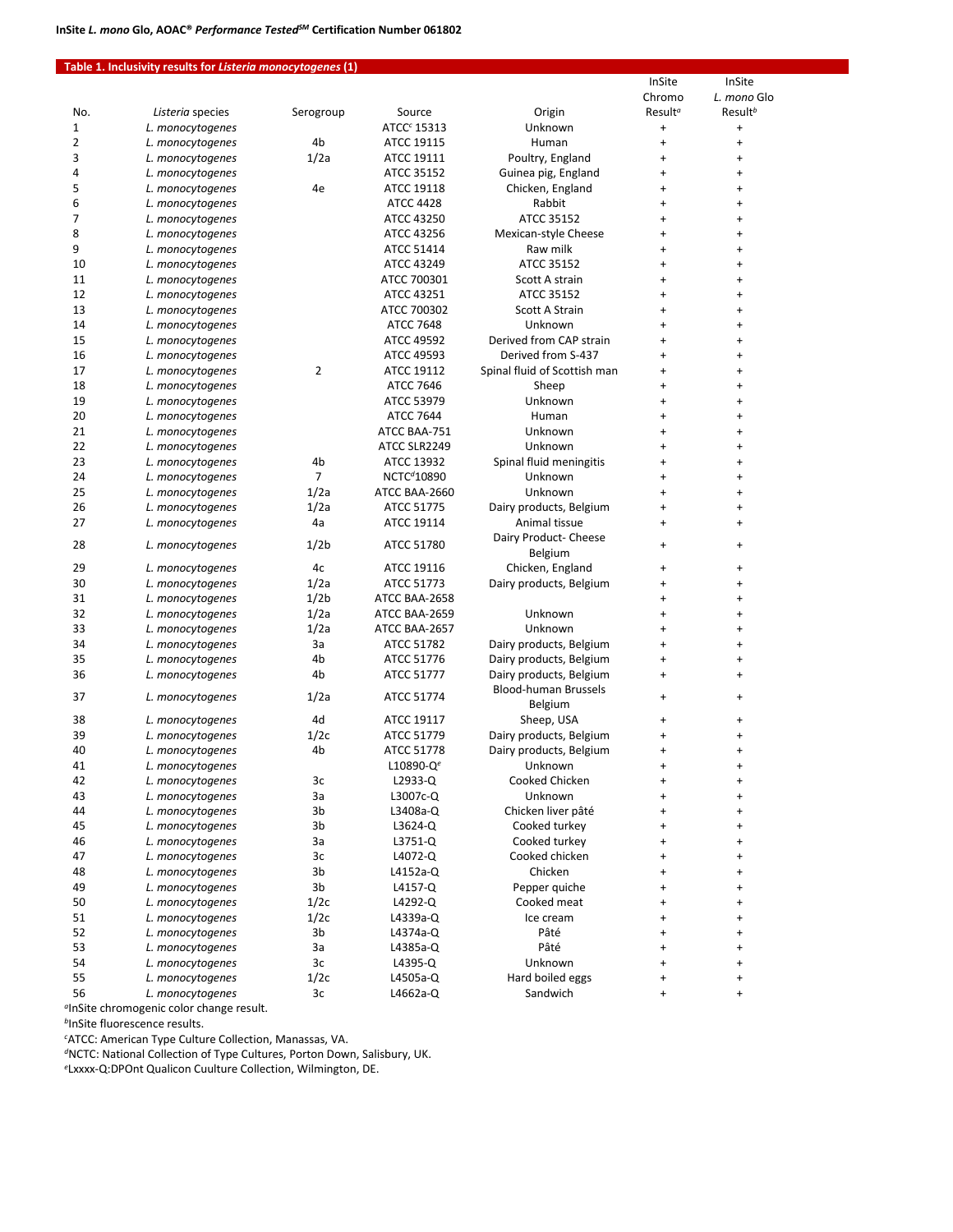## **Table 2. Inclusivity results for** *Listeria* **species (1)**

|              |                                      |                  |                          |                                                    | InSite Chromo Result <sup>a</sup>                                    | InSite<br>L. mono Glo |
|--------------|--------------------------------------|------------------|--------------------------|----------------------------------------------------|----------------------------------------------------------------------|-----------------------|
| No.          | Listeria species                     | Serogroup        | Source                   | Origin                                             |                                                                      | Result <sup>b</sup>   |
| $\mathbf{1}$ | Listeria innocua                     |                  | ATCC <sup>c</sup> 51742  | Cabbage                                            | $\ddot{}$                                                            |                       |
| 2<br>3       | Listeria innocua<br>Listeria innocua | 6b               | ATCC 49595<br>ATCC 33091 | Derived from ATCC 33090<br>Feces of pregnant woman | $\begin{array}{c} + \end{array}$<br>$\begin{array}{c} + \end{array}$ |                       |
| 4            | Listeria innocua                     |                  | ATCC BAA-349             | Unknown                                            | $\ddot{}$                                                            |                       |
| 5            | Listeria innocua                     | 6a               | ATCC BAA-680             | Cheese, Morocco                                    | $\ddot{}$                                                            |                       |
| 6            | Listeria innocua                     | 6b               | ATCC 46547               | Bovine brain                                       | $\ddot{}$                                                            |                       |
| 7            | Listeria innocua                     | 6a               | ATCC 11288               | Cow brain                                          | $\ddot{}$                                                            |                       |
| 8            | Listeria innocua                     | 6a               | ATCC 33090               | Cow brain                                          | $\ddot{}$                                                            |                       |
| 9            | Listeria innocua                     |                  | L807- $Q^d$              | Chopped pork and ham                               | $\ddot{}$                                                            |                       |
| 10           | Listeria innocua                     |                  | $L811-Q$                 | Ham cured shoulder                                 | $\ddot{}$                                                            |                       |
| 11           | Listeria innocua                     |                  | LDP1-Q                   | Unknown                                            | $\ddot{}$                                                            |                       |
| 12           | Listeria fleischmannii               |                  | L24998-Q                 | Hard Cheese                                        | $\ddot{}$                                                            |                       |
| 13           | Listeria fleischmannii               |                  | L250003-Q                | Cheese ripening cellar                             | $\ddot{}$                                                            |                       |
| 14           | Listeria welshimeri                  | 6b               | ATCC 43549               | Unknown                                            | $\ddot{}$                                                            |                       |
| 15           | Listeria welshimeri                  | 6b               | ATCC 35897               | Decaying plant matter                              | $\ddot{}$                                                            |                       |
| 16           | Listeria welshimeri                  | 6a               | ATCC 43548               | Unknown                                            | $\ddot{}$                                                            |                       |
| 17           | Listeria welshimeri                  | 1/2 <sub>b</sub> | ATCC 43550               | Soil                                               | $\ddot{}$                                                            |                       |
| 18           | Listeria welshimeri                  | 6a               | ATCC 43551               | Human feces                                        | $\ddot{}$                                                            |                       |
| 19           | Listeria welshimeri                  |                  | $L50-Q$                  | Unknown                                            | $\ddot{}$                                                            |                       |
| 20           | Listeria welshimeri                  |                  | L8080-11-Q               | Unknown                                            | $\ddot{}$                                                            |                       |
| 21           | Listeria welshimeri                  |                  | $L1925-Q$                | Chicken                                            | $\ddot{}$                                                            |                       |
| 22           | Listeria welshimeri                  |                  | L2161a-Q                 | Sausage                                            | $\ddot{}$                                                            |                       |
| 23           | Listeria welshimeri                  |                  | L2652-Q                  | Salami                                             | $\ddot{}$                                                            |                       |
| 24           | Listeria welshimeri                  |                  | L2816-Q                  | Raw chicken                                        | $\ddot{}$                                                            |                       |
| 25           | Listeria welshimeri                  |                  | L4329t-Q                 | Food                                               | $\ddot{}$                                                            |                       |
| 26           | Listeria welshimeri                  |                  | L4329w-Q                 | Food                                               | $\ddot{}$                                                            |                       |
| 27           | Listeria welshimeri                  |                  | L4334a-Q                 | Smoked mackerel                                    | $\ddot{}$                                                            |                       |
| 28           | Listeria welshimeri                  |                  | 6VL4-VS-Q                | Unknown                                            | $\ddot{}$                                                            |                       |
| 29           | Listeria weihenstephanensis          |                  | 24698-Q                  | Unknown                                            | +                                                                    |                       |
| 30           | Listeria weihenstephanensis          |                  | 24699-Q                  | Unknown                                            |                                                                      |                       |
| 32           | Listeria ivanovii                    | 5                | ATCC 19119               | <b>Bulgarian sheep</b>                             | +                                                                    | $\ddot{}$             |
| 33           | Listeria ivanovii                    |                  | ATCC BAA-753             | Quality control strain                             | +                                                                    | +                     |
| 34           | Listeria ivanovii                    |                  | ATCC 700402              | Quality control strain                             | $\ddot{}$                                                            | +                     |
| 35           | Listeria ivanovii                    |                  | ATCC 49953               | Goat, Belgium                                      | +                                                                    |                       |
| 36           | Listeria ivanovii                    |                  | ATCC BAA-139             | Washing water, Switzerland                         | $\ddot{}$                                                            |                       |
| 41           | Listeria seeligeri                   |                  | L2837-Q                  | Crab pate                                          |                                                                      |                       |
| 42           | Listeria seeligeri                   |                  | L2900-Q                  | Cooked chicken                                     | $\ddot{}$                                                            |                       |
| 43           | Listeria seeligeri                   |                  | ATCC 35967               | Soil, Germany                                      |                                                                      |                       |
| 47           | Listeria grayi                       |                  | ATCC 25401               | Standing corn stalks and leaves                    |                                                                      |                       |
| 48           | Listeria grayi                       |                  | ATCC 19120               | Animal feces, Denmark                              |                                                                      |                       |
| 49           | Listeria grayi                       |                  | ATCC 700545              | Unknown                                            |                                                                      |                       |
| 50           | Listeria grayi                       |                  | ATCC 25403               | Corn stalks and leaves, USA                        |                                                                      |                       |

*<sup>a</sup>*InSite chromogenic color change result.

*<sup>b</sup>*InSite fluorescence results.

*c* ATCC: American Type Culture Collection, Manassas, VA.

*d*LXXXX-Q: DuPont Qualicon Culture Collection, Wilmington, DE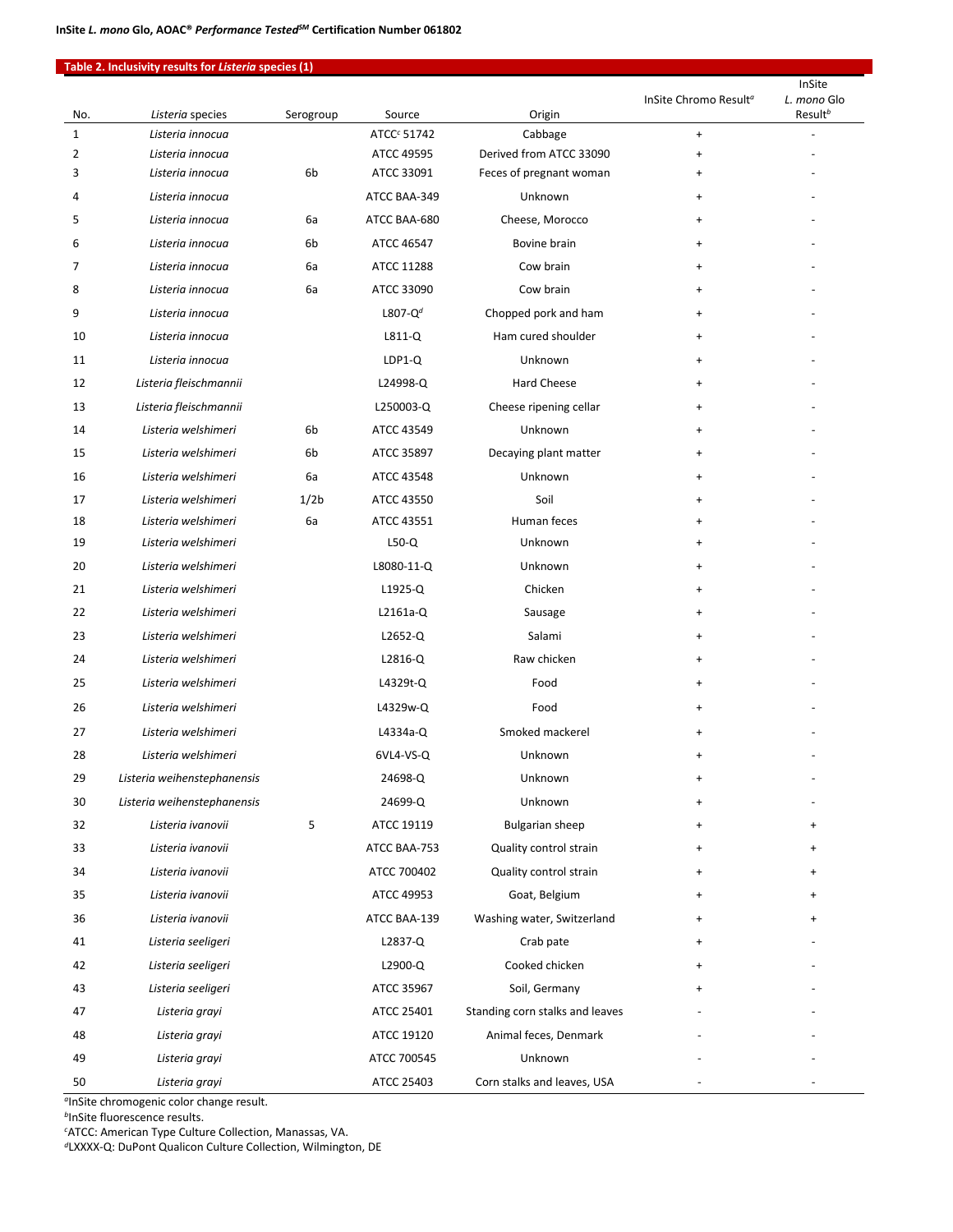### **Table 3. Exclusivity results for non-Listeria strains tested (1)**

|                     |                                           |                              |                                            |                                    | InSite              |
|---------------------|-------------------------------------------|------------------------------|--------------------------------------------|------------------------------------|---------------------|
|                     |                                           |                              |                                            | InSite                             | L. mono Glo         |
| No.                 | Genus species                             | Source                       | Origin                                     | Chromo Result <sup>a</sup><br>$+d$ | Result <sup>b</sup> |
| 1                   | Enterococcus durans                       | ATCC <sup>c</sup> 11576      | Dairy products                             | $+e$                               |                     |
| $\overline{2}$<br>3 | Enterococcus faecalis                     | ATCC 51299                   | Peritoneal fluid<br>Unknown                |                                    |                     |
| 4                   | Enterococcus faecalis                     | ATCC 33186                   |                                            |                                    |                     |
| 5                   | Enterococcus faecalis                     | ATCC 700802                  | Unknown                                    |                                    |                     |
|                     | Enterococcus faecalis                     | ATCC 51575                   | Unknown                                    |                                    |                     |
| 6<br>7              | Enterococcus faecalis<br>Escherichia coli | ATCC 49533<br>ATCC 8739      | Unknown<br>Feces                           |                                    |                     |
| 8                   | Salmonella enterica subsp. enterica       | ATCC 49223                   | Guinea pig, Exeter,<br>England             |                                    |                     |
| 9                   | Salmonella enterica subsp. enterica       | ATCC 9207                    | Pork liver Chicago, IL                     |                                    |                     |
| 10                  | Bacillus spizizenii                       | ATCC 6633                    | Unknown                                    |                                    |                     |
| 11                  | Staphylococcus aureus                     | ATCC 6538                    | Human lesion                               |                                    |                     |
| 12                  | Pseudomonas aeruginosa                    | <b>ATCC 9027</b>             | Outer ear infection                        |                                    |                     |
| 13                  | Enterococcus gallinarum                   | ATCC 49573                   | Chicken intestine                          |                                    |                     |
| 14                  | Citrobacter braakii                       | ATCC 51113                   | Snake, France                              |                                    |                     |
|                     |                                           |                              |                                            |                                    |                     |
| 15                  | Rhodococcus wratislaviensis               | ATCC 51786                   | Soil                                       |                                    |                     |
| 16                  | Diplococcus pneumoniae                    | <b>ATCC 4951</b>             | Unknown                                    |                                    |                     |
| 17                  | Micrococcus luteus                        | <b>ATCC 4698</b>             | Unknown                                    |                                    |                     |
| 18                  | Staphylococcus epidermidis                | ATCC 51625                   | Blood-human                                |                                    |                     |
| 19                  | Klebsiella oxytoca                        | ATCC 43086                   | Unknown                                    |                                    |                     |
| 20                  | Candida glabrata                          | ATCC 15545                   | Young woman fata                           |                                    |                     |
|                     |                                           |                              | septicemia                                 |                                    |                     |
| 21                  | Saccharomyces cerevisiae                  | ATCC 77533                   | Unknown                                    |                                    |                     |
| 22                  | Salmonella paratyphi A                    | ATCC 9150                    | Unknown                                    |                                    |                     |
| 23                  | Salmonella typhimurium                    | ATCC 13311                   | Food poisoning, human<br>feces             |                                    |                     |
| 24                  | Pseudomonas putida                        | ATCC 49128                   | Clinical isolate                           |                                    |                     |
| 25                  | Pseudomonas protegens                     | ATCC 17386                   | Tryptophan-enriched<br>water, Berkeley, CA |                                    |                     |
| 26                  | Bacillus subtilis subsp.<br>thruingiensis | <b>ATCC 1092</b>             | Animal tissue                              |                                    |                     |
|                     |                                           |                              | Powdered milk-base                         |                                    |                     |
| 27                  | <b>Bacillus cereus</b>                    | ATCC 33019                   | infant formulae,                           |                                    |                     |
|                     |                                           |                              | Colombia                                   |                                    |                     |
| 28                  | Bacillus subtilis subsp. subtilis         | ATCC 6051                    | Unknown                                    |                                    |                     |
| 29                  | Klebsiella pneumoniae                     | ATCC 10034                   | Unknown                                    |                                    |                     |
|                     |                                           |                              | Man with                                   |                                    |                     |
| 30                  | Candida albicans                          | ATCC 10231                   |                                            |                                    |                     |
|                     |                                           |                              | bronchomycosis                             |                                    |                     |
| 31                  | Enterobacter cloacae subsp.<br>cloacae    | ATCC 10347                   | Spinal fluid                               |                                    |                     |
| 32                  | Citrobacter freundii                      | <b>NCTC<sup>e</sup> 9750</b> | Unknown                                    |                                    |                     |
| 33                  | Citrobacter koseri                        | ATCC 27156                   | Unknown                                    |                                    |                     |
| 34                  | Carnobacterium gallinarum                 | 4063-Q $f$                   | Unknown                                    |                                    |                     |
| 35                  | Lactobacillus curvatus                    | 7332-Q                       | Unknown                                    |                                    |                     |
| 36                  | Lactobacillus lactis                      | 659-Q                        | Unknown                                    |                                    |                     |
| 37                  | Salmonella kentucky                       | 2628-Q                       | Unknown                                    |                                    |                     |
| 38                  | Staphylococcus capitis                    | 1111-Q                       | Unknown                                    |                                    |                     |
| 39                  | Staphylococcus sciuri                     | 1113-Q                       | Unknown                                    |                                    |                     |
| 40                  | Staphylococcus warneri                    | 1105-Q                       | Unknown                                    |                                    |                     |
| 41                  | Staphylococcus xylosus                    | 1107-Q                       | Unknown                                    |                                    |                     |
| 42                  | Staphylococcus xylosus                    | 1112-Q                       | Unknown                                    |                                    |                     |
| 43                  | Streptococcus bovis                       | 692-Q                        | Unknown                                    |                                    |                     |
| 44                  | Streptococcus mutans                      | 3992-Q                       | Unknown                                    |                                    |                     |
| 45                  | Streptococcus salivarius                  | 3993-Q                       | Unknown                                    |                                    |                     |
| 46                  | Streptococcus sangunis                    | 3994-Q                       | Unknown                                    |                                    |                     |
| 47                  | Streptococcus thermophilus                | 691-Q                        | Unknown                                    |                                    |                     |
| 48                  | Streptococcus thermophilus                | 11498-Q                      | Unknown                                    |                                    |                     |
|                     |                                           |                              |                                            |                                    |                     |

*<sup>a</sup>*InSite chromogenic color change result.

*<sup>b</sup>*InSite fluorescence results.

*c* ATCC: American Type Culture Collection, Manassas, VA.

*<sup>d</sup>*+Detected at a level of >410,000 CFU.

*e* + Detected at a level of >1,000,000 CFU.

*f* NCTC: National Collection of Type Cultures, Porton Down, Salisbury, UK.

*g*xxxx-Q: DuPont Qualicon Culture Collection, Wilminton, DE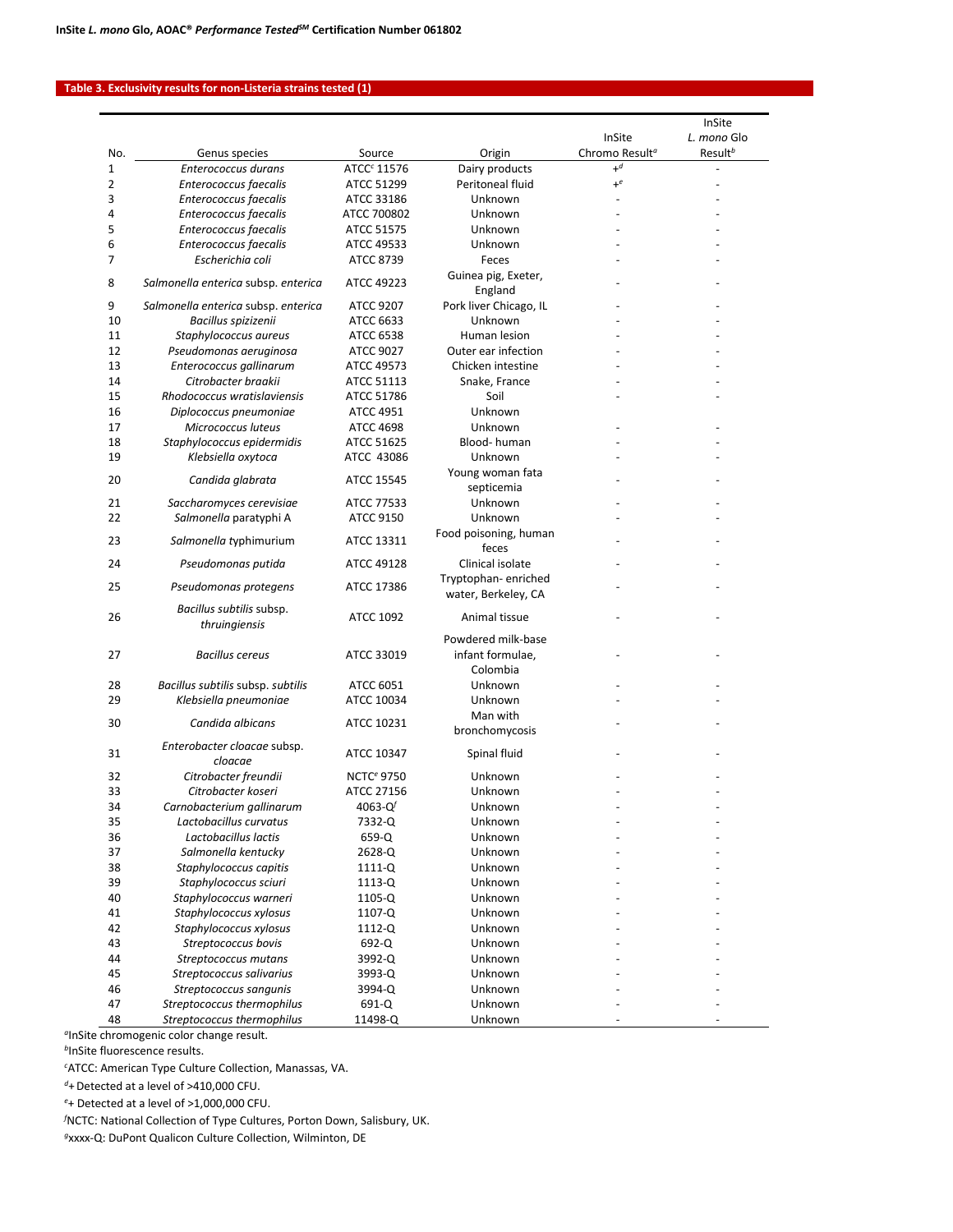| Table 4. InSite L. mono Glo Results: Presumptive vs. Confirmed (1) |                                                     |                                           |       |                                |                         |                              |             |                    |              |                    |                 |
|--------------------------------------------------------------------|-----------------------------------------------------|-------------------------------------------|-------|--------------------------------|-------------------------|------------------------------|-------------|--------------------|--------------|--------------------|-----------------|
|                                                                    |                                                     |                                           |       | InSite L. mono Glo presumptive |                         | InSite L. mono Glo confirmed |             |                    |              |                    |                 |
| Matrix                                                             | Strain                                              | Inoculation level <sup>®</sup>            | $N^b$ | $\mathsf{X}^{\mathsf{C}}$      | $POD_{CP}$ <sup>d</sup> | 95% CI                       | x           | PODcc <sup>e</sup> | 95% CI       | dPOD <sub>CP</sub> | 95% Clg         |
| Stainless steel                                                    | L. monocytogenes                                    | 0, 1163                                   | 5     | 0                              | 0                       | (0.00, 0.43)                 | 0           | 0                  | (0.00, 0.43) | 0                  | $(-0.47, 0.47)$ |
|                                                                    | (ATCC <sup>h</sup> 53979, 4a)<br>4a/10X E. faecalis | 70, 1163                                  | 20    | 12                             | 0.60                    | (0.39, 0.78)                 | 12          | 0.60               | (0.39, 0.78) | 0                  | $(-0.13, 0.13)$ |
|                                                                    | (ATCC 49452)                                        | 7.0x10 <sup>6</sup> , 1.2x10 <sup>8</sup> | 5     | 5                              | 1.00                    | (0.56, 1.00)                 | 5           | 1.00               | (0.56, 1.00) | 0                  | $(-0.47, 0.47)$ |
|                                                                    | L. monocytogenes                                    | 0, 3.2x10 <sup>3</sup>                    | 5     | 0                              | 0                       | (0.00, 0.43)                 | 0           | $\mathbf 0$        | (0.00, 0.43) | 0                  | $(-0.47, 0.47)$ |
| Stainless steel                                                    | 4a (CWD <sup>/</sup> 1620)/10X<br>E. faecalis (ATCC | $1.4x10^2$ , $3.2x10^3$                   | 20    | 10                             | 0.50                    | (0.30, 0.70)                 | 10          | 0.50               | (0.30, 0.70) | 0                  | $(-0.13, 0.13)$ |
|                                                                    | 29212)                                              | 4.0x10 <sup>2</sup> , 2.8x10 <sup>4</sup> | 5     | 5                              | 1.00                    | (0.57, 1.00)                 | 5           | 1.00               | (0.57, 1.00) | 0                  | $(-0.47, 0.47)$ |
|                                                                    | L. innocua (ATCC<br>11288)                          | 0                                         | 5     | $\mathbf 0$                    | $\mathbf 0$             | (0.00, 0.43)                 | 0           | $\mathbf 0$        | (0.00, 0.43) | 0                  | $(-0.47, 0.47)$ |
| Stainless steel                                                    |                                                     | 1375                                      | 20    | 12                             | 0.60                    | (0.39, 0.78)                 | 12          | 0.60               | (0.39, 0.78) | 0                  | $(-0.13, 0.13)$ |
|                                                                    |                                                     | $4.8x10^{6}$                              | 5     | 5                              | 1.00                    | (0.56, 1.00)                 | 5           | 1.00               | (0.56, 1.00) | 0                  | $(-0.47, 0.47)$ |
|                                                                    | L. monocytogenes<br>1/2a (ATCC 19111)               | 0                                         | 5     | 0                              | 0                       | (0.00, 0.43)                 | 0           | $\mathbf 0$        | (0.00, 0.43) | 0                  | $(-0.47, 0.47)$ |
| Ceramic                                                            |                                                     | 812                                       | 20    | 15                             | 0.75                    | (0.53, 0.88)                 | 15          | 0.75               | (0.53, 0.88) | 0                  | $(-0.13, 0.13)$ |
|                                                                    |                                                     | $4.35 \times 10^{6}$                      | 5     | 5                              | 1.00                    | (0.00, 0.43)                 | 5           | 1.00               | (0.00, 0.43) | 0                  | $(-0.47, 0.47)$ |
|                                                                    |                                                     | 0                                         | 5     | 0                              | $\mathbf 0$             | (0.00, 0.43)                 | $\mathbf 0$ | 0                  | (0.00, 0.43) | 0                  | $(-0.47, 0.47)$ |
| Plastic                                                            | L. monocytogenes<br>4b (ATCC 19115)                 | 6675                                      | 20    | 20                             | 1.00                    | (0.84, 1.00)                 | 20          | 1.00               | (0.84, 1.00) | 0                  | $(-0.13, 0.13)$ |
|                                                                    |                                                     | $2.9 \times 10^{6}$                       | 5     | 5                              | 1.00                    | (0.57, 1.00)                 | 5           | 1.00               | (0.57, 1.00) | 0                  | $(-0.47, 0.47)$ |

*<sup>a</sup>*Inoculation level = CFU applied to each 4" x 4" surface area (test portion). Inoculation levels for *Listeria* are presented first, then *Enterococcus*.

*b*N = Number of test potions.

*c* x = Number of positive test portions.

*<sup>d</sup>*PODCP = Candidate method presumptive positive outcomes divided by the total number of trials.

ePOD<sub>CC</sub> = Candidate method confirmed positive outcomes divided by the total number of trials.

*f* dPOD<sub>CP</sub> = Difference between the candidate method presumptive result and candidate method confirmed result POD values.

*<sup>g</sup>*95% CI = If the confidence interval of a dPOD does not contain zero, then the difference is statistically significant at the 5% level.

*<sup>h</sup>*American Type Culture Collection, Manassas, VA.

*i* Matrix tested in the independent laboratory, Q Laboratories, Cincinnati, OH.

*j* University of Vermont Culture Collection, Burlington, VT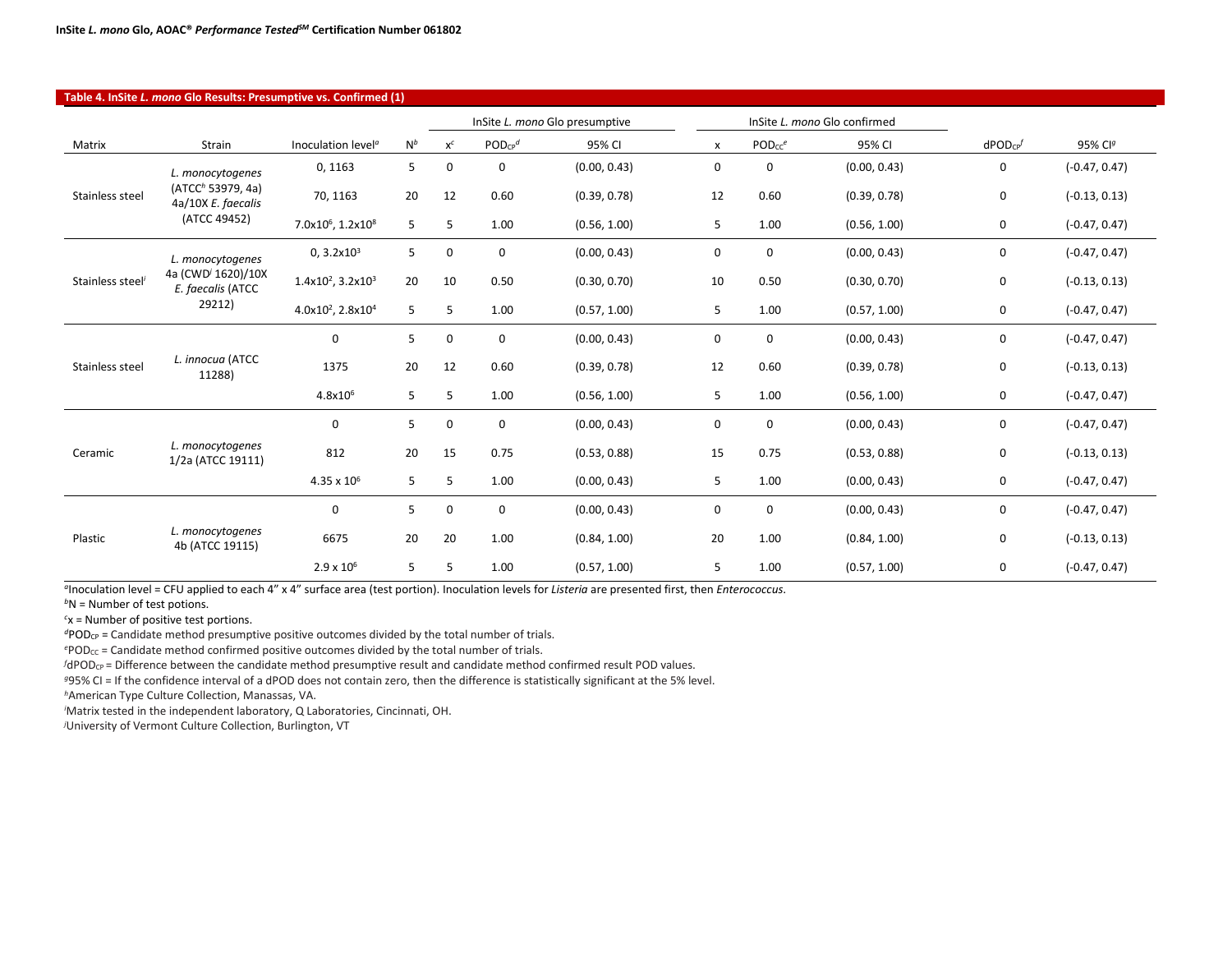| Table 5. Method Comparison Results: InSite L. mono Glo vs. BAM Ch. 10 (1) |                                                     |                                           |       |             |                            |              |                |                    |              |               |                 |
|---------------------------------------------------------------------------|-----------------------------------------------------|-------------------------------------------|-------|-------------|----------------------------|--------------|----------------|--------------------|--------------|---------------|-----------------|
|                                                                           |                                                     |                                           |       |             | InSite L. mono Glo results |              |                | BAM Ch. 10 results |              |               |                 |
| Matrix                                                                    | <b>Strain</b>                                       | Inoculation level <sup>a</sup>            | $N^b$ | $x^c$       | $PODc^d$                   | 95% CI       | x              | POD <sub>R</sub> e | 95% CI       | $d$ POD $c^f$ | 95% Clg         |
| Stainless steel                                                           | L. monocytogenes                                    | 0, 1163                                   | 5     | 0           | 0.00                       | (0.00, 0.43) | $\mathsf{O}$   | 0.00               | (0.00, 0.43) | 0             | $(-0.43, 0.43)$ |
|                                                                           | (ATCC <sup>h</sup> 53979, 4a)<br>4a/10X E. faecalis | 70, 1163                                  | 20    | 12          | 0.60                       | (0.39, 0.78) | $\overline{7}$ | 0.35               | (0.18, 0.57) | 0.25          | $(-0.05, 0.49)$ |
|                                                                           | (ATCC 49452)                                        | 7.0x10 <sup>6</sup> , 1.2x10 <sup>8</sup> | 5     | 5           | 1.00                       | (0.57, 1.00) | 5              | 1.00               | (0.57, 1.00) | 0             | $(-0.43, 0.43)$ |
|                                                                           | L. monocytogenes                                    | 0, 3.2x10 <sup>3</sup>                    | 5     | 0           | $\mathbf 0$                | (0.00, 0.43) | 0              | 0                  | (0.00, 0.43) | 0             | $(-0.43, 0.43)$ |
| Stainless steel <sup>i</sup>                                              | 4a (CWD <sup>j</sup> 1620)/10X<br>E. faecalis (ATCC | 140, 3.2x10 <sup>3</sup>                  | 20    | 10          | 0.50                       | (0.30, 0.70) | 11             | 0.55               | (0.34, 0.74) | $-0.05$       | $(-0.33, 0.24)$ |
|                                                                           | 29212)                                              | 400, 2.8x10 <sup>4</sup>                  | 5     | 5           | 1.00                       | (0.57, 1.00) | 5              | 1.00               | (0.57, 1.00) | 0             | $(-0.43, 0.43)$ |
| Stainless steel                                                           | L. innocua (ATCC<br>11288)                          | $\mathbf 0$                               | 5     | $\mathbf 0$ | $\mathbf 0$                | (0.00, 0.43) | $\mathbf 0$    | 0                  | (0.00, 0.43) | 0             | $(-0.43, 0.43)$ |
|                                                                           |                                                     | 1375                                      | 20    | 12          | 0.60                       | (0.39, 0.78) | 14             | 0.70               | (0.48, 0.85) | $-0.10$       | $(-0.36, 0.18)$ |
|                                                                           |                                                     | $4.8x10^{6}$                              | 5     | 5           | 1.00                       | (0.56, 1.00) | 5              | 1.00               | (0.56, 1.00) | 0             | $(-0.43, 0.43)$ |
|                                                                           | L. monocytogenes<br>1/2a (ATCC 19111)               | $\mathbf 0$                               | 5     | 0           | 0                          | (0.00, 0.43) | 0              | 0                  | (0.00, 0.43) | 0             | $(-0.43, 0.43)$ |
| Ceramic                                                                   |                                                     | 812                                       | 20    | 15          | 0.75                       | (0.53, 0.88) | 16             | 0.80               | (0.58, 0.92) | $-0.05$       | $(-0.30, 0.21)$ |
|                                                                           |                                                     | $4.35 \times 10^6$                        | 5     | 5           | 1.00                       | (0.00, 0.43) | 5              | 1.00               | (0.56, 1.00) | $\mathbf 0$   | $(-0.43, 0.43)$ |
|                                                                           |                                                     | $\mathbf 0$                               | 5     | $\mathbf 0$ | 0                          | (0.00, 0.43) | $\mathbf 0$    | $\mathbf 0$        | (0.00, 0.43) | 0             | $(-0.43, 0.43)$ |
| Plastic                                                                   | L. monocytogenes<br>4b (ATCC 19115)                 | 6675                                      | 20    | 20          | 1.00                       | (0.84, 1.00) | 9              | 0.45               | (0.26, 0.66) | 0.55          | (0.29, 0.74)    |
|                                                                           |                                                     | $2.9 \times 10^{6}$                       | 5     | 5           | 1.00                       | (0.57, 1.00) | 5              | 1.00               | (0.56, 1.00) | 0             | $(-0.43, 0.43)$ |

*<sup>a</sup>*Inoculation level = CFU applied to each 4" x 4" surface area (test portion). Inoculation levels for *Listeria* are presented first, then *Enterococcus*.

*b*N = Number of test potions.

 $\overline{\phantom{a}}$ 

*c* x = Number of positive test portions.

*d*POD<sub>C</sub> = Candidate method presumptive positive outcomes confirmed positive.

*e* PODR = Reference method confirmed positive outcomes divided by the total number of trials.

*f* dPOD<sub>C</sub> = Difference between the candidate method and reference method POD values.

*<sup>g</sup>*95% CI = If the confidence interval of a dPOD does not contain zero, then the difference is statistically significant at the 5% level.

*<sup>h</sup>*American Type Culture Collection, Manassas, VA.

*i* Matrix tested in the independent laboratory, Q Laboratories, Cincinnati, OH.

*j* University of Vermont Culture Collection, Burlington, VT